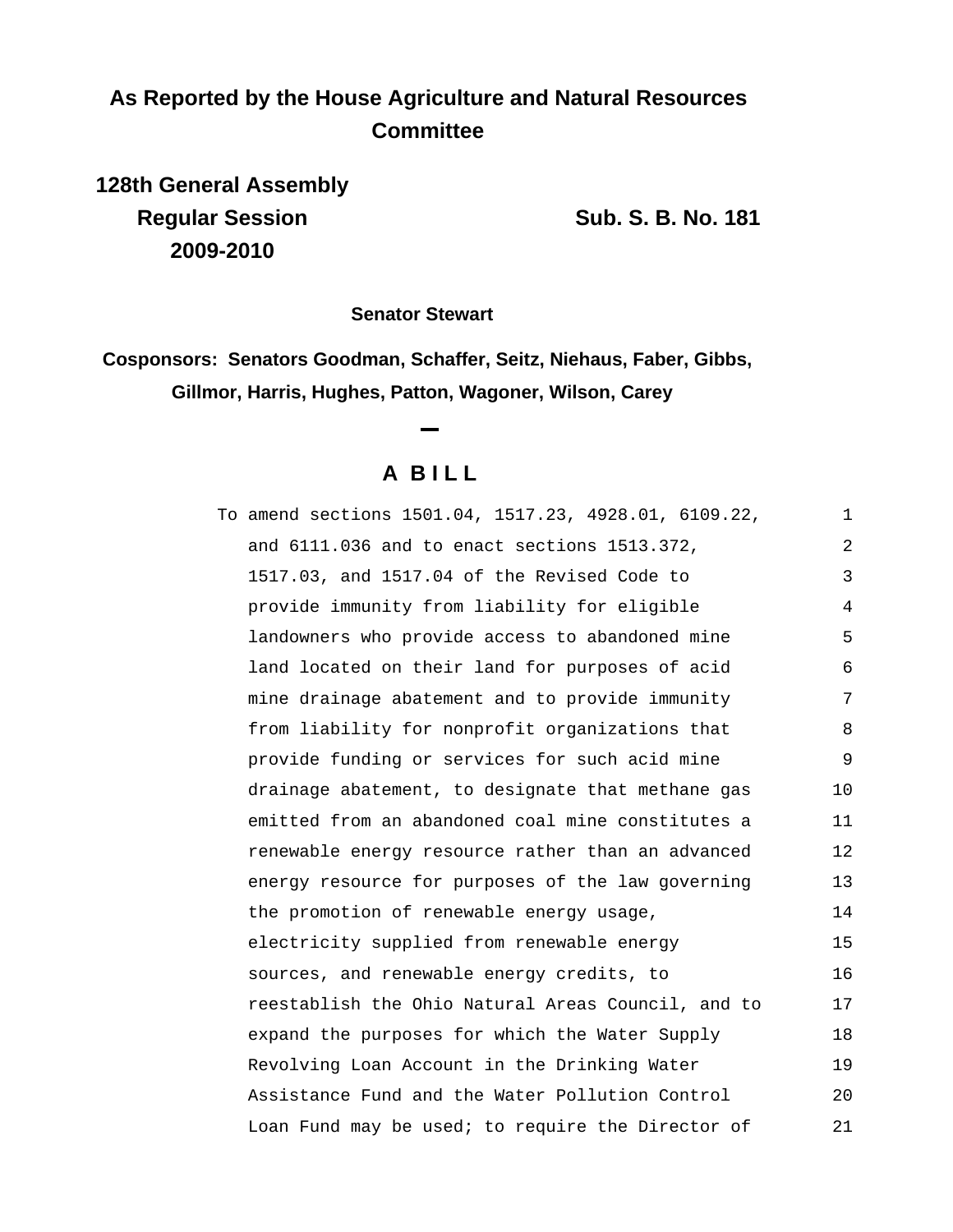| Budget and Management, upon the request of the     | 22 |
|----------------------------------------------------|----|
| Director of Natural Resources and beginning July   | 23 |
| 1, 2010, and ending January 1, 2012, to transfer   | 24 |
| an amount not to exceed \$1.2 million from the     | 25 |
| Natural Areas and Preserves Fund to the            | 26 |
| Departmental Projects Fund for the purpose of      | 27 |
| supporting permanent employees of the Division of  | 28 |
| Natural Areas and Preserves through January 1,     | 29 |
| 2012; and to authorize the Administrator of the    | 30 |
| Bureau of Workers' Compensation, beginning July 1, | 31 |
| 2010, and ending June 30, 2011, to transfer a      | 32 |
| portion of the investment earnings of the          | 33 |
| Coal-Workers Pneumoconiosis Fund to the Strip      | 34 |
| Mining Administration Fund.                        | 35 |

# **BE IT ENACTED BY THE GENERAL ASSEMBLY OF THE STATE OF OHIO:**

| <b>Section 1.</b> That sections 1501.04, 1517.23, 4928.01, 6109.22, | 36 |
|---------------------------------------------------------------------|----|
| and 6111.036 be amended and sections 1513.372, 1517.03, and         | 37 |
| 1517.04 of the Revised Code be enacted to read as follows:          | 38 |

**Sec. 1501.04.** There is hereby created in the department of natural resources a recreation and resources commission composed of the chairperson of the wildlife council created under section 1531.03 of the Revised Code, the chairperson of the parks and recreation council created under section 1541.40 of the Revised Code, the chairperson of the waterways safety council created under section 1547.73 of the Revised Code, the chairperson of the technical advisory council on oil and gas created under section 1509.38 of the Revised Code, the chairperson of the forestry advisory council created under section 1503.40 of the Revised Code, the chairperson of the Ohio soil and water conservation commission created under section 1515.02 of the Revised Code, the 39 40 41 42 43 44 45 46 47 48 49 50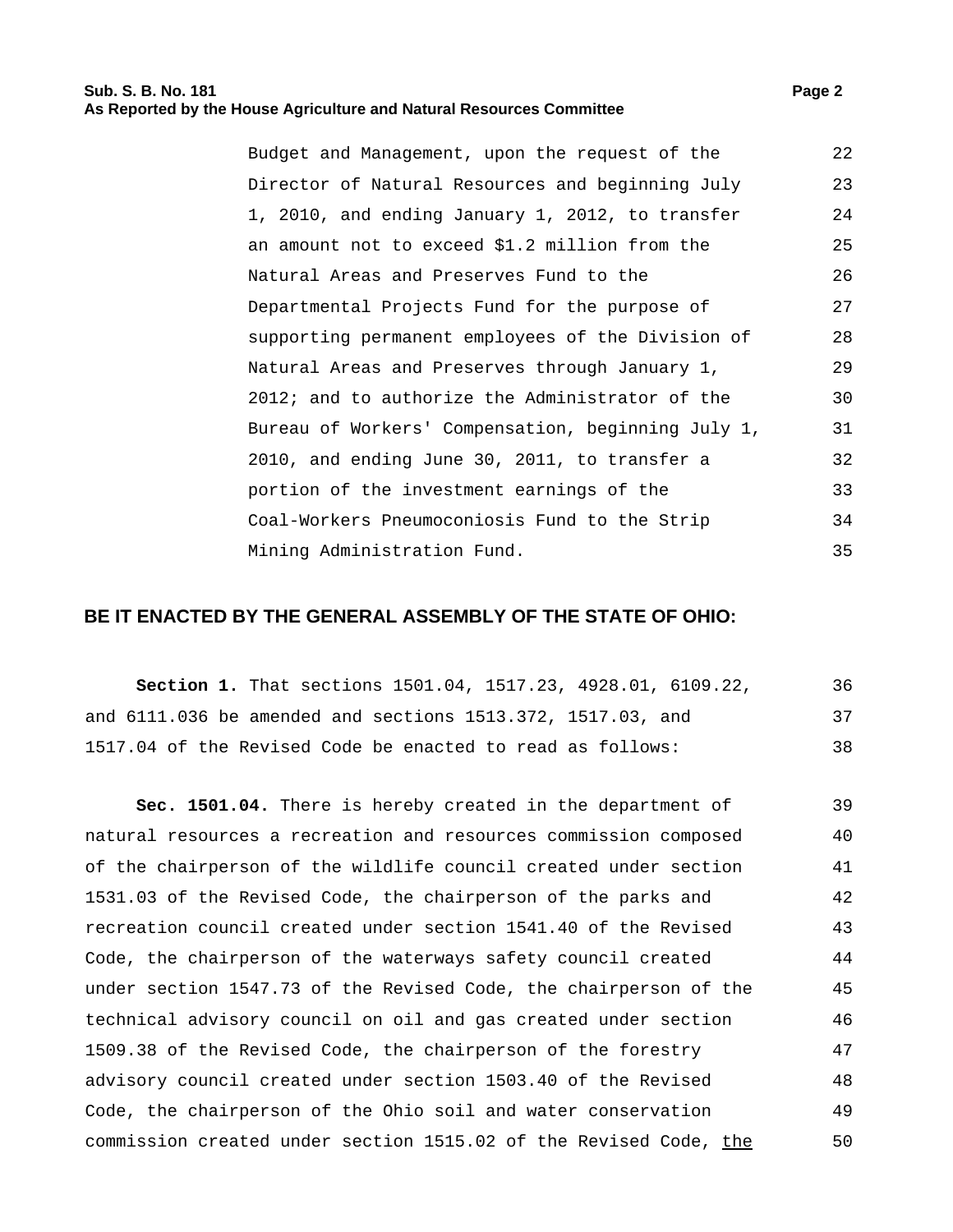| chairperson of the Ohio natural areas council created under        | 51 |
|--------------------------------------------------------------------|----|
| section 1517.03 of the Revised Code, the chairperson of the Ohio   | 52 |
| water advisory council created under section 1521.031 of the       | 53 |
| Revised Code, the chairperson of the recycling and litter          | 54 |
| prevention advisory council created under section 1502.04 of the   | 55 |
| Revised Code, the chairperson of the Ohio geology advisory council | 56 |
| created under section 1505.11 of the Revised Code, and five        | 57 |
| members appointed by the governor with the advice and consent of   | 58 |
| the senate, not more than three of whom shall belong to the same   | 59 |
| political party. The director of natural resources shall be an ex  | 60 |
| officio member of the commission, with a voice in its              | 61 |
| deliberations, but without the power to vote.                      | 62 |
| Terms of office of members of the commission appointed by the      | 63 |
| governor shall be for five years, commencing on the second day of  | 64 |
| February and ending on the first day of February. Each member      | 65 |
| shall hold office from the date of appointment until the end of    | 66 |
| the term for which the member was appointed.                       | 67 |
| In the event of the death, removal, resignation, or                | 68 |
| incapacity of a member of the commission, the governor, with the   | 69 |
| advice and consent of the senate, shall appoint a successor who    | 70 |
| shall hold office for the remainder of the term for which the      | 71 |
| member's predecessor was appointed. Any member shall continue in   | 72 |
| office subsequent to the expiration date of the member's term      | 73 |
| until the member's successor takes office, or until a period of    | 74 |
| sixty days has elapsed, whichever occurs first.                    | 75 |
| The governor may remove any appointed member of the                | 76 |
| commission for misfeasance, nonfeasance, or malfeasance in office. | 77 |

The commission shall exercise no administrative function, but may do any of the following: 78 79

(A) Advise with and recommend to the director as to plans and programs for the management, development, utilization, and 80 81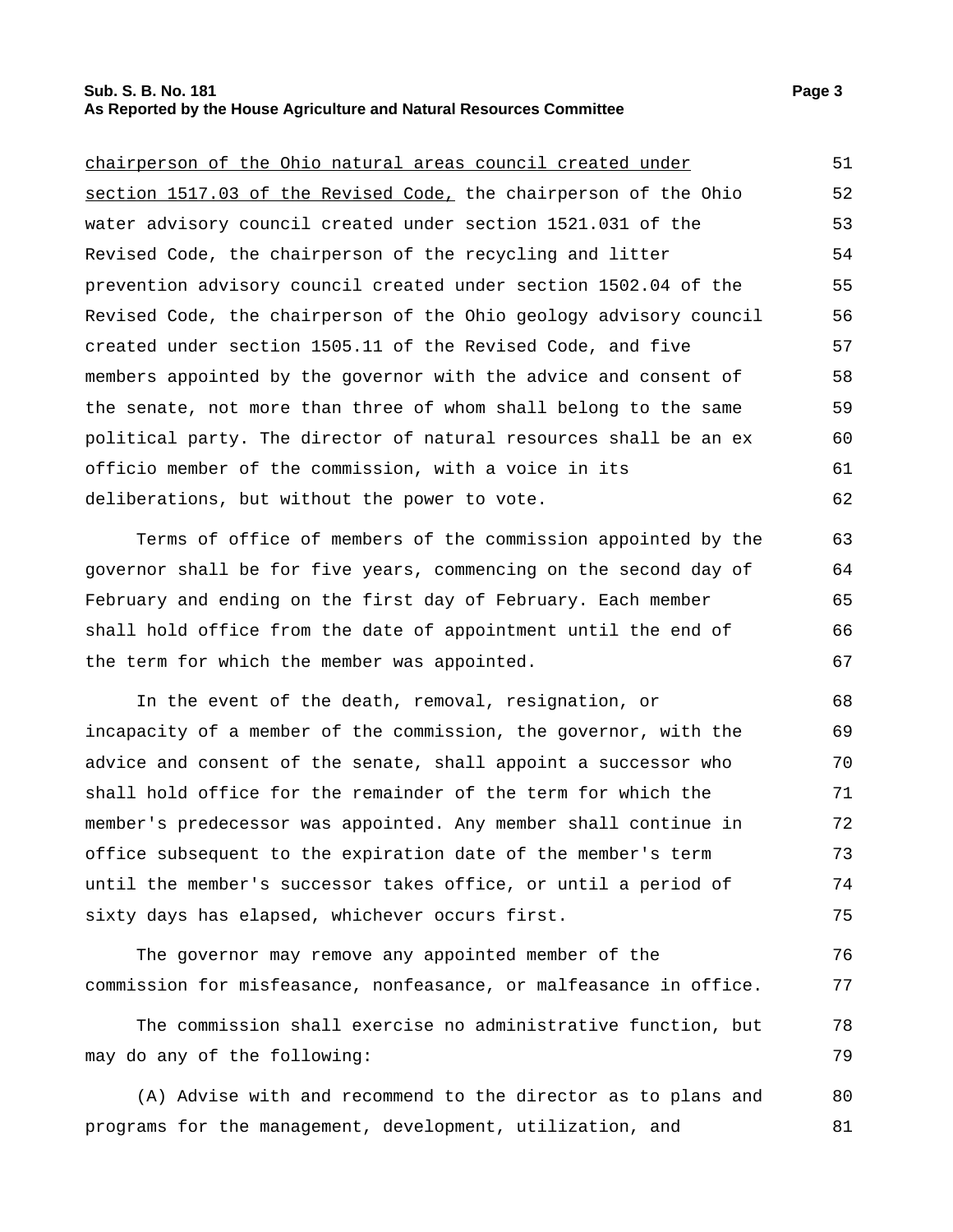### **Sub. S. B. No. 181 Page 4 As Reported by the House Agriculture and Natural Resources Committee**

| (B) Advise with and recommend to the director as to methods        | 83  |
|--------------------------------------------------------------------|-----|
| of coordinating the work of the divisions of the department;       | 84  |
| (C) Consider and make recommendations upon any matter that         | 85  |
| the director may submit to it;                                     | 86  |
| (D) Submit to the governor biennially recommendations for          | 87  |
| amendments to the conservation laws of the state.                  | 88  |
| Each member of the commission, before entering upon the            | 89  |
| discharge of the member's duties, shall take and subscribe to an   | 90  |
| oath of office, which oath, in writing, shall be filed in the      | 91  |
| office of the secretary of state.                                  | 92  |
| The members of the commission shall serve without                  | 93  |
| compensation, but shall be entitled to receive their actual and    | 94  |
| necessary expenses incurred in the performance of their official   | 95  |
| duties.                                                            | 96  |
| The commission, by a majority vote of all its members, shall       | 97  |
| adopt and amend bylaws.                                            | 98  |
| To be eligible for appointment, a person shall be a citizen        | 99  |
| of the United States and an elector of the state and shall possess | 100 |
| a knowledge of and have an interest in the natural resources of    | 101 |
| this state.                                                        | 102 |
| The commission shall hold at least four regular quarterly          | 103 |
| meetings each year. Special meetings shall be held at such times   | 104 |
| as the bylaws of the commission provide. Notices of all meetings   | 105 |
| shall be given in such manner as the bylaws provide. The           | 106 |
| commission shall choose annually from among its members a          | 107 |
| chairperson to preside over its meetings and a secretary to keep a | 108 |
| record of its proceedings. A majority of the members of the        | 109 |
| commission constitutes a quorum. No advice shall be given or       | 110 |
| recommendation made without a majority of the members of the       | 111 |

conservation of the natural resources of the state; example the state of the state;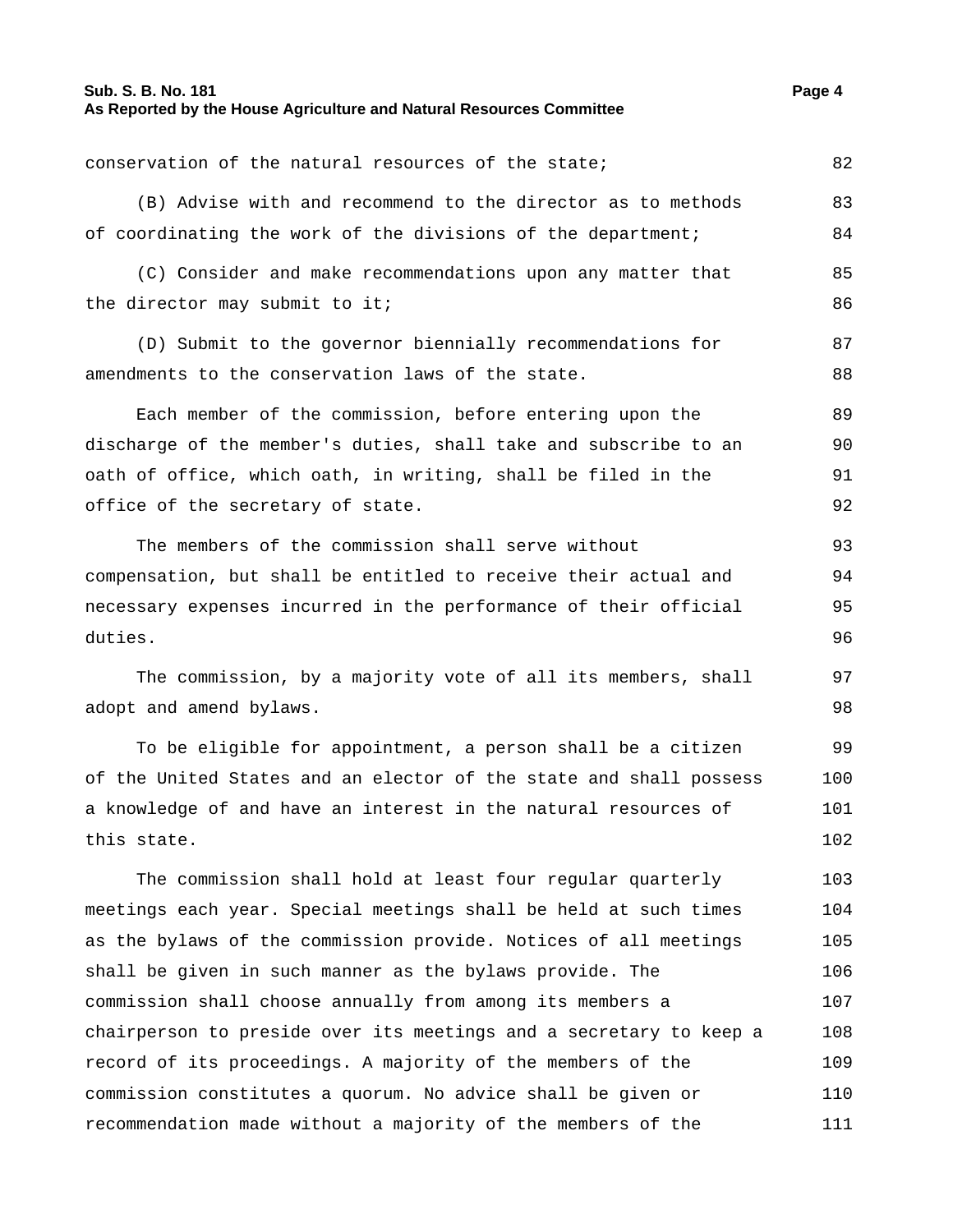| Sub. S. B. No. 181<br>As Reported by the House Agriculture and Natural Resources Committee | Page 5 |
|--------------------------------------------------------------------------------------------|--------|
| commission concurring in it.                                                               | 112    |
| Sec. 1513.372. (A) As used in this section:                                                | 113    |
| (1) "Abandoned mine land" means land or water resources                                    | 114    |
| adversely affected by coal mining practices to which one of the                            | 115    |
| following applies:                                                                         | 116    |
| (a) The coal mining practices occurred prior to August 3,                                  | 117    |
| 1977, and there is no continuing reclamation responsibility under                          | 118    |
| state or federal law.                                                                      | 119    |
| The coal mining practices occurred prior to April 10,<br>(b)                               | 120    |
| 1972.                                                                                      | 121    |
| (c) The coal mining practices were conducted pursuant to a                                 | 122    |
| license that was issued prior to April 10, 1972.                                           | 123    |
| (2) "Eligible landowner" means a landowner who provides                                    | 124    |
| access without charge or other consideration to abandoned mine                             | 125    |
| land that is located on the landowner's property for the purpose                           | 126    |
| of allowing the implementation of a reclamation project on the                             | 127    |
| abandoned mine land. "Eligible landowner" does not include a                               | 128    |
| person that is responsible under state or federal law to reclaim                           | 129    |
| the land or address acid mine drainage existing or emanating from                          | 130    |
| the abandoned mine land.                                                                   | 131    |
| (3) "Landowner" means a person who holds a fee interest in                                 | 132    |
| <u>real property.</u>                                                                      | 133    |
| (4) "Nonprofit organization" means a corporation,                                          | 134    |
| association, group, institution, society, or other organization                            | 135    |
| that is exempt from federal income taxation under section                                  | 136    |
| $501(c)(3)$ of the "Internal Revenue Code of 1986," 100 Stat. 2085,                        | 137    |
| $26$ U.S.C. $501(c)(3)$ , as amended, that provides funding or services                    | 138    |
| at no cost or at cost for a reclamation project.                                           | 139    |
| (5) "Reclamation project" means an acid mine drainage                                      | 140    |
| abatement project that is conducted in compliance with this                                | 141    |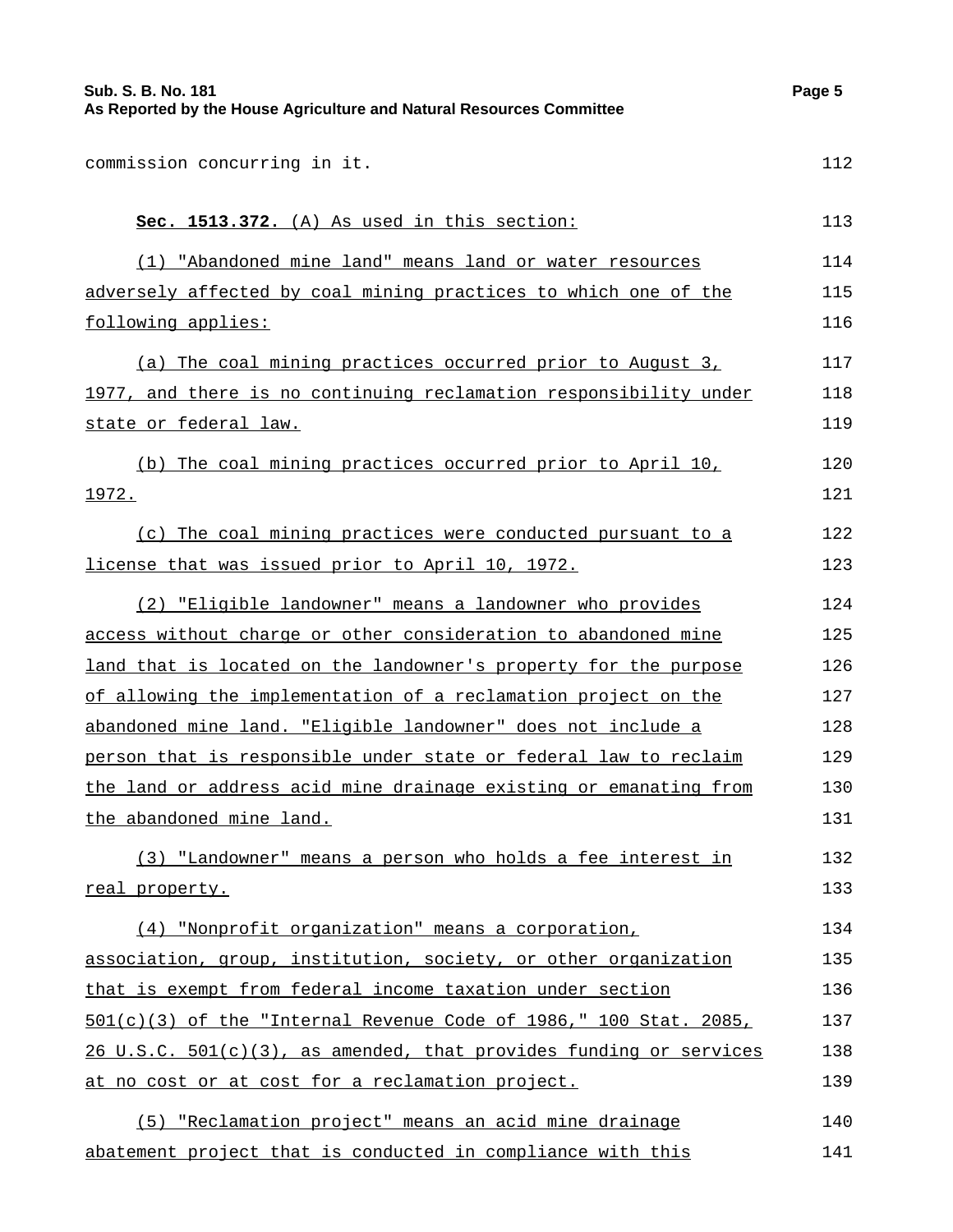## **Sub. S. B. No. 181 Page 6 As Reported by the House Agriculture and Natural Resources Committee**

| chapter and rules adopted under it on abandoned mine land that is  | 142 |
|--------------------------------------------------------------------|-----|
| located on property owned by an eligible landowner.                | 143 |
| (6) "Reclamation project work area" means the portion of a         | 144 |
| parcel of real property on which a reclamation project is          | 145 |
| conducted and the roads providing ingress to and egress from the   | 146 |
| reclamation project.                                               | 147 |
| (B) Except as provided in divisions (C) and (D) of this            | 148 |
| section, an eligible landowner or nonprofit organization is immune | 149 |
| from liability as follows:                                         | 150 |
| (1) For any injury to or damage suffered by a person working       | 151 |
| under the direct supervision of the division of mineral resources  | 152 |
| management while the person is within the reclamation project work | 153 |
| area;                                                              | 154 |
| (2) For any injury to or damage suffered by a third party          | 155 |
| that arises out of or occurs as a result of an act or omission of  | 156 |
| the division during the construction, operation, and maintenance   | 157 |
| of the reclamation project;                                        | 158 |
| (3) For any failure of an acid mine drainage abatement             | 159 |
| facility constructed or installed during a reclamation project     | 160 |
| that is supervised by the division;                                | 161 |
| (4) For the operation, maintenance, or repair of any acid          | 162 |
| mine drainage abatement facility constructed or installed during a | 163 |
| reclamation project unless the eligible landowner negligently      | 164 |
| damages or destroys the acid mine drainage abatement facility or   | 165 |
| denies access to the division of mineral resources management that | 166 |
| is responsible for the operation, maintenance, or repair of the    | 167 |
| acid mine drainage abatement facility.                             | 168 |
| (C) The eligible landowner shall notify the division of a          | 169 |
| known, latent, dangerous condition located at a reclamation        | 170 |
| project work area that is not the subject of the reclamation       | 171 |
| project. The immunity established in division (B) of this section  | 172 |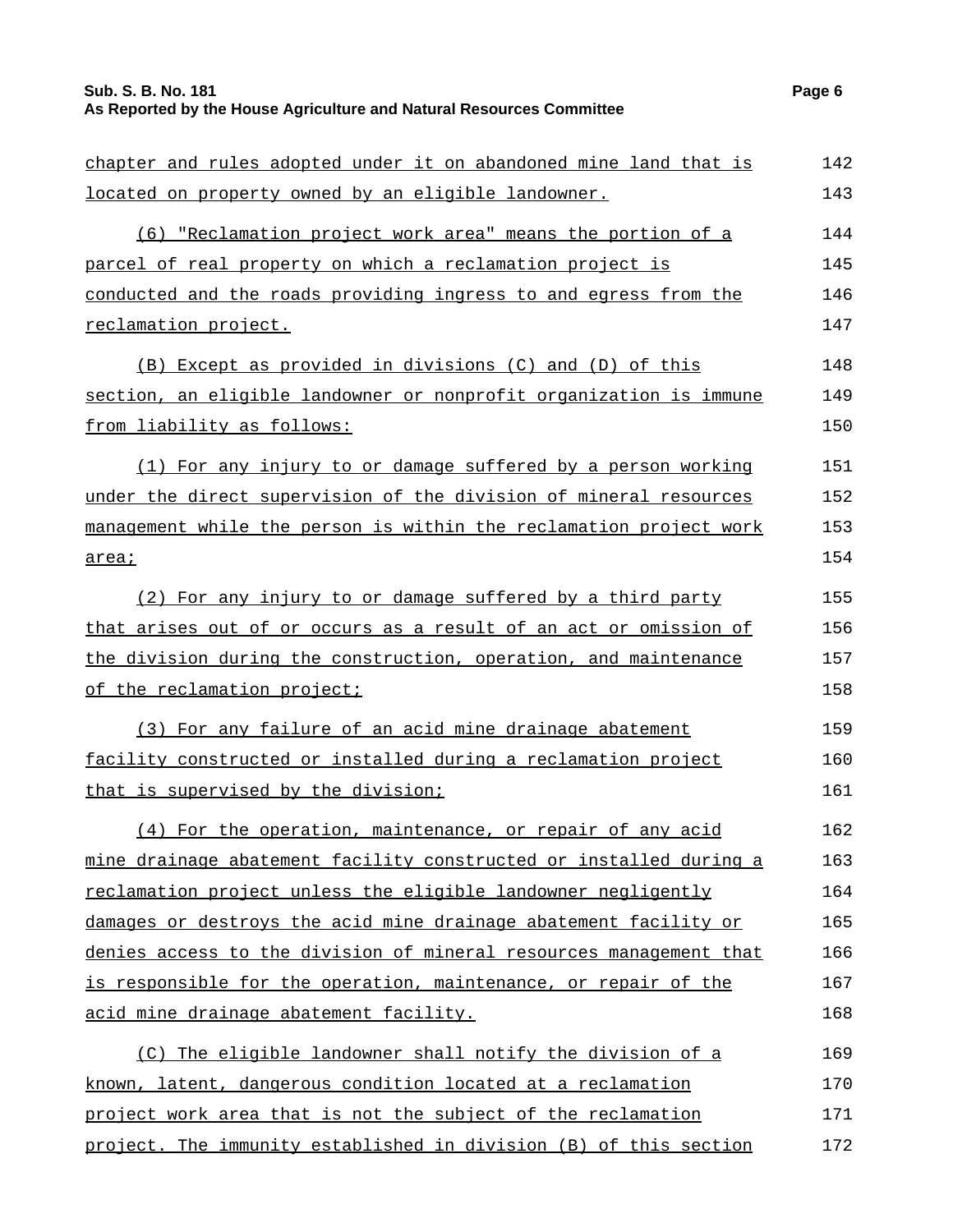### **Sub. S. B. No. 181 Page 7 As Reported by the House Agriculture and Natural Resources Committee**

| does not apply to any injury, damage, or pollution resulting from  | 173 |
|--------------------------------------------------------------------|-----|
| the eligible landowner's failure to notify the division of such a  | 174 |
| known, latent, dangerous condition.                                | 175 |
| (D) The immunity established in division (B) of this section       | 176 |
| does not apply in both of the following circumstances:             | 177 |
| (1) An injury to a person within the reclamation project work      | 178 |
| area that results from an eligible landowner's or nonprofit        | 179 |
| organization's acts or omissions that are reckless or constitute   | 180 |
| gross negligence or willful or wanton misconduct;                  | 181 |
| (2) An eligible landowner or nonprofit organization who            | 182 |
| engages in any unlawful activities with respect to a reclamation   | 183 |
| project.                                                           | 184 |
| (E) The chief of the division of mineral resources management      | 185 |
| shall adopt rules in accordance with Chapter 119. of the Revised   | 186 |
| Code that are necessary to implement this section.                 | 187 |
| sec. 1517.03. There is hereby created the Ohio natural areas       | 188 |
| council to advise the chief of the division of natural areas and   | 189 |
| preserves on the administration of nature preserves and the        | 190 |
| preservation of natural areas.                                     | 191 |
|                                                                    |     |
| The council shall have no fewer than five members as               | 192 |
| determined by the director of natural resources. The members shall | 193 |
| be appointed by the director.                                      | 194 |
| Not later than thirty days after the effective date of this        | 195 |
| section, the director shall make initial appointments to the       | 196 |
| council. The director shall establish the terms of office of the   | 197 |
| members of the council.                                            | 198 |
| The council annually shall select from among its members a         | 199 |
| chairperson and a secretary. Members of the council shall receive  | 200 |
| no compensation and shall not be reimbursed for expenses incurred  | 201 |
| as members of the council.                                         | 202 |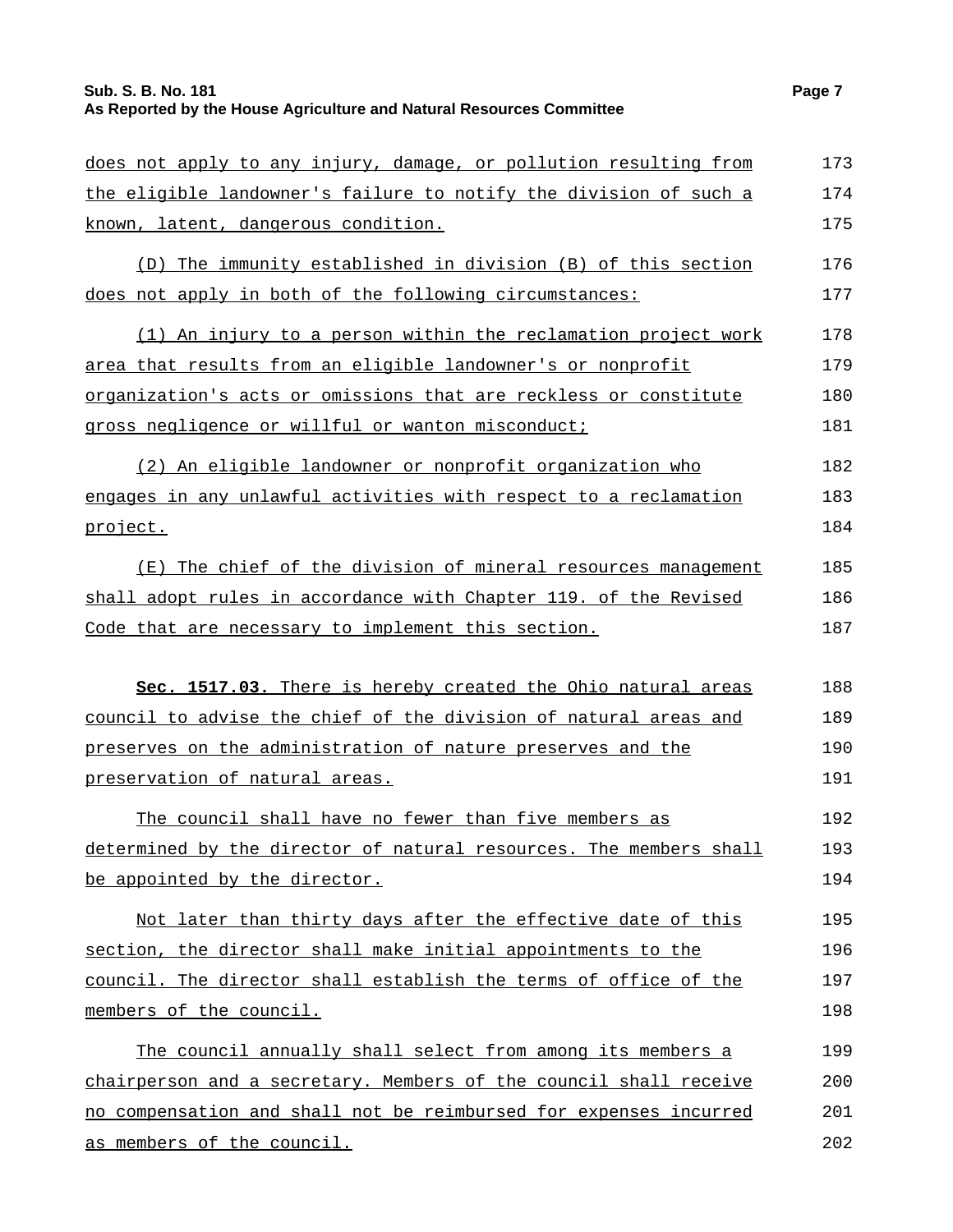## **Sub. S. B. No. 181 Page 8 As Reported by the House Agriculture and Natural Resources Committee**

| The council shall hold at least one reqular meeting in each        | 203 |
|--------------------------------------------------------------------|-----|
| calendar year. Special meetings may be called by the chairperson   | 204 |
| and shall be called by the chairperson upon written request by two | 205 |
| or more members of the council. A written notice of the time and   | 206 |
| place of each meeting shall be sent to each member and to the      | 207 |
| director. A majority of the members of the council constitutes a   | 208 |
| guorum. The council shall keep a record of its proceedings at each | 209 |
| meeting and shall send a copy of the record to the director. The   | 210 |
| record shall be open to the public for inspection.                 | 211 |
| Sec. 1517.04. The Ohio natural areas council shall do all of       | 212 |
| the following:                                                     | 213 |
| (A) Review and make recommendations regarding criteria used        | 214 |
| by the department of natural resources for acquisition and         | 215 |
| dedication of nature preserves;                                    | 216 |
| (B) Review and make recommendations regarding inventories and      | 217 |
| registries of natural areas and preserves;                         | 218 |
| (C) Review and make recommendations regarding departmental         | 219 |
| plans for the selection of particular natural areas for state      | 220 |
| acquisition;                                                       | 221 |
| (D) Advise the chief of the division of natural areas and          | 222 |
| preserves on policies and rules governing the management,          | 223 |
| protection, and use of nature preserves;                           | 224 |
| (E) Recommend the extent and type of visitation and use to be      | 225 |
| permitted within each nature preserve;                             | 226 |
| (F) Advise and consult with the chief and with employees of        | 227 |
| the division of natural areas and preserves on preservation        | 228 |
| matters;                                                           | 229 |
| (G) Advise the chief on the program to identify and protect        | 230 |
| the state's cave resources that is established under this chapter. | 231 |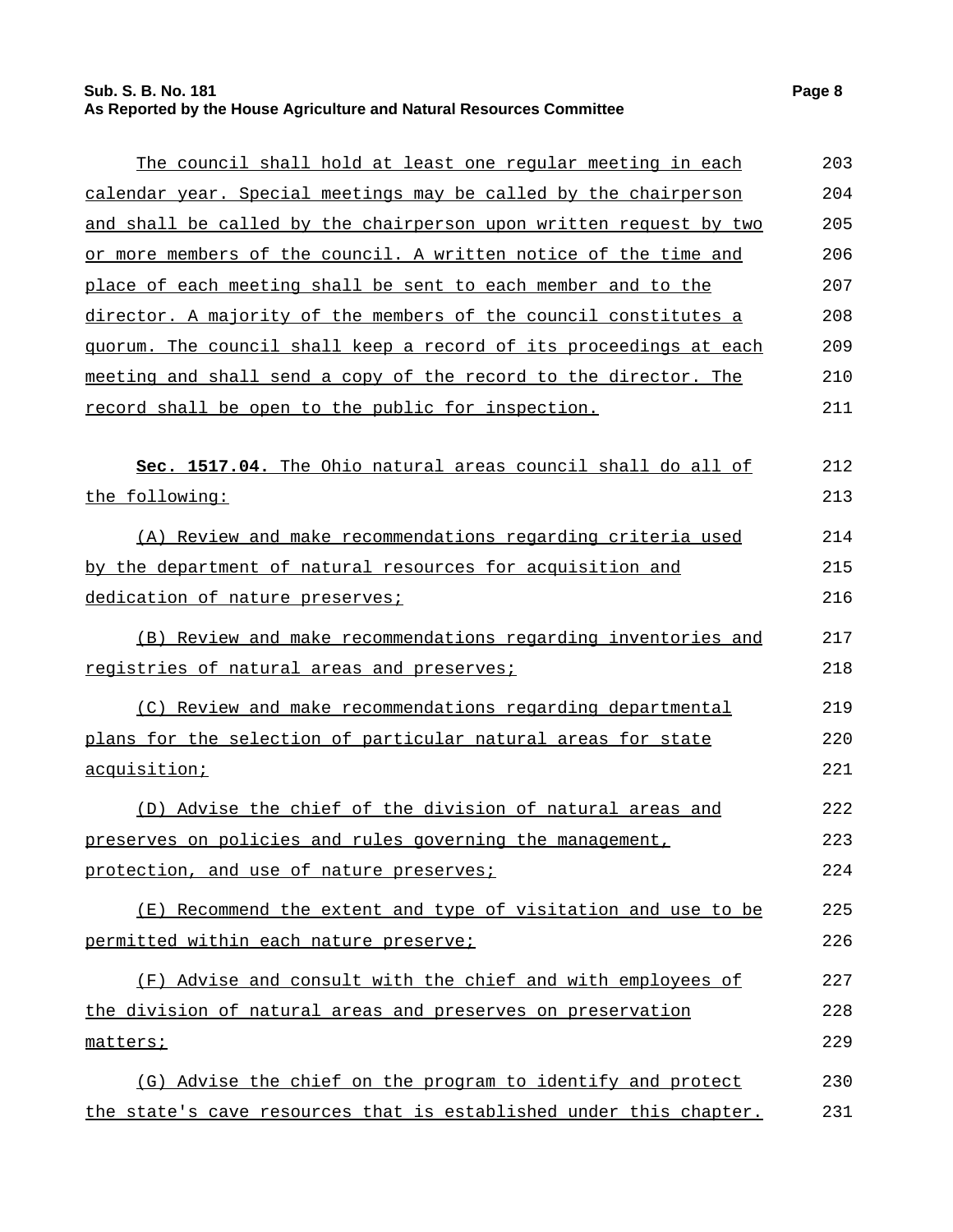| sec. 1517.23. The With the advice of the Ohio natural areas        | 232 |
|--------------------------------------------------------------------|-----|
| council created in section 1517.03 of the Revised Code, the chief  | 233 |
| of the division of natural areas and preserves shall do both of    | 234 |
| the following:                                                     | 235 |
| (A) Formulate policies and plans and establish a program           | 236 |
| incorporating them for the identification and protection of the    | 237 |
| state's cave resources and adopt, amend, or rescind rules in       | 238 |
| accordance with Chapter 119. of the Revised Code to implement that | 239 |
| program;                                                           | 240 |
| (B) Provide technical assistance and management advice to          | 241 |
| owners upon request concerning the protection of caves on their    | 242 |
| land.                                                              | 243 |
| Sec. 4928.01. (A) As used in this chapter:                         | 244 |
|                                                                    |     |
| (1) "Ancillary service" means any function necessary to the        | 245 |
| provision of electric transmission or distribution service to a    | 246 |
| retail customer and includes, but is not limited to, scheduling,   | 247 |
|                                                                    | 248 |
| system control, and dispatch services; reactive supply from        |     |
| generation resources and voltage control service; reactive supply  | 249 |
| from transmission resources service; regulation service; frequency | 250 |
| response service; energy imbalance service; operating              | 251 |
| reserve-spinning reserve service; operating reserve-supplemental   | 252 |
| reserve service; load following; back-up supply service;           | 253 |
| real-power loss replacement service; dynamic scheduling; system    | 254 |
| black start capability; and network stability service.             | 255 |

(2) "Billing and collection agent" means a fully independent agent, not affiliated with or otherwise controlled by an electric utility, electric services company, electric cooperative, or governmental aggregator subject to certification under section 4928.08 of the Revised Code, to the extent that the agent is under contract with such utility, company, cooperative, or aggregator 256 257 258 259 260 261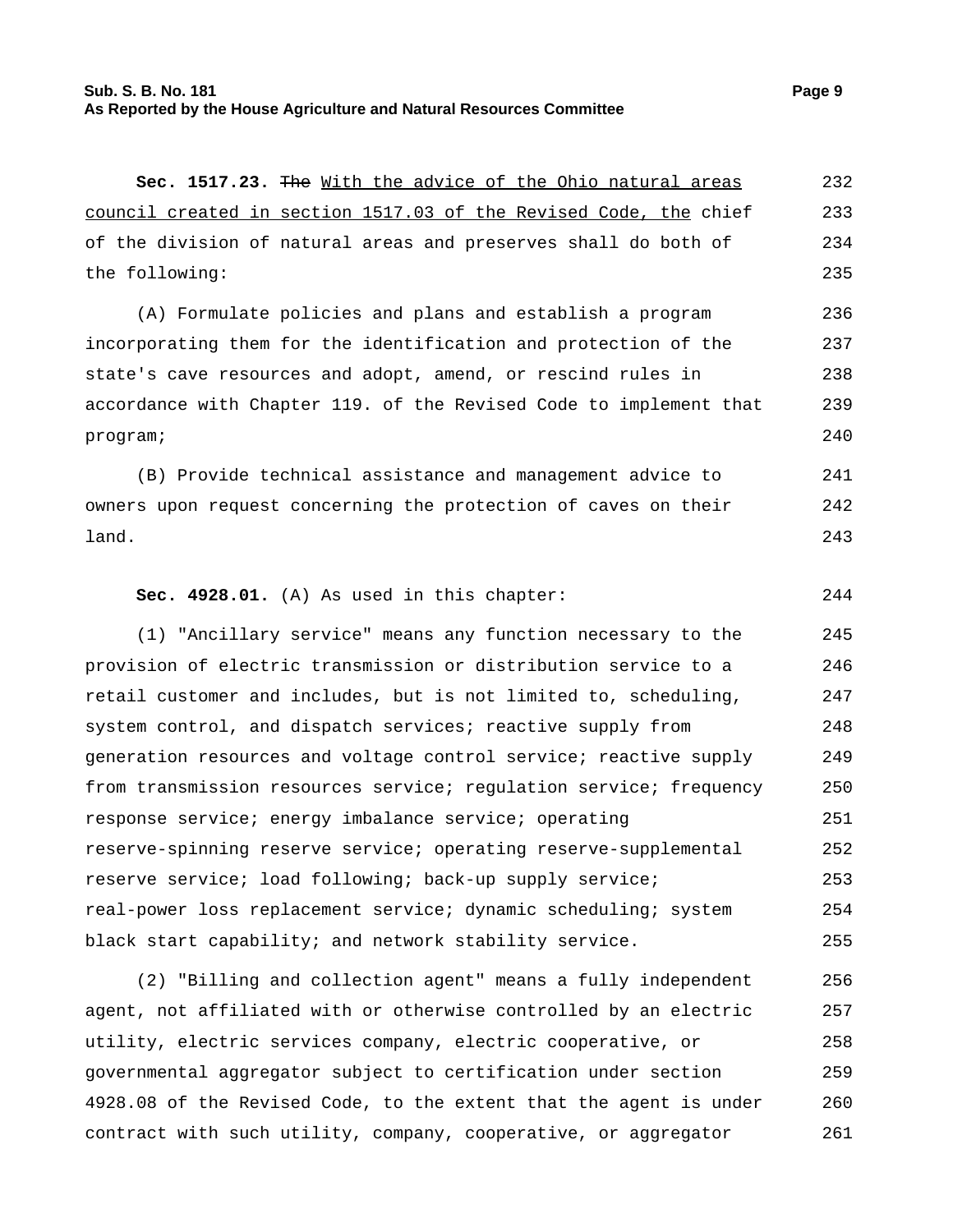# **Sub. S. B. No. 181 Page 10**

### **As Reported by the House Agriculture and Natural Resources Committee**

solely to provide billing and collection for retail electric service on behalf of the utility company, cooperative, or aggregator. 262 263 264

(3) "Certified territory" means the certified territory established for an electric supplier under sections 4933.81 to 4933.90 of the Revised Code. 265 266 267

(4) "Competitive retail electric service" means a component of retail electric service that is competitive as provided under division (B) of this section. 268 269 270

(5) "Electric cooperative" means a not-for-profit electric light company that both is or has been financed in whole or in part under the "Rural Electrification Act of 1936," 49 Stat. 1363, 7 U.S.C. 901, and owns or operates facilities in this state to generate, transmit, or distribute electricity, or a not-for-profit successor of such company. 271 272 273 274 275 276

(6) "Electric distribution utility" means an electric utility that supplies at least retail electric distribution service. 277 278

(7) "Electric light company" has the same meaning as in section 4905.03 of the Revised Code and includes an electric services company, but excludes any self-generator to the extent that it consumes electricity it so produces, sells that electricity for resale, or obtains electricity from a generating facility it hosts on its premises. 279 280 281 282 283 284

(8) "Electric load center" has the same meaning as in section 4933.81 of the Revised Code. 285 286

(9) "Electric services company" means an electric light company that is engaged on a for-profit or not-for-profit basis in the business of supplying or arranging for the supply of only a competitive retail electric service in this state. "Electric services company" includes a power marketer, power broker, aggregator, or independent power producer but excludes an electric 287 288 289 290 291 292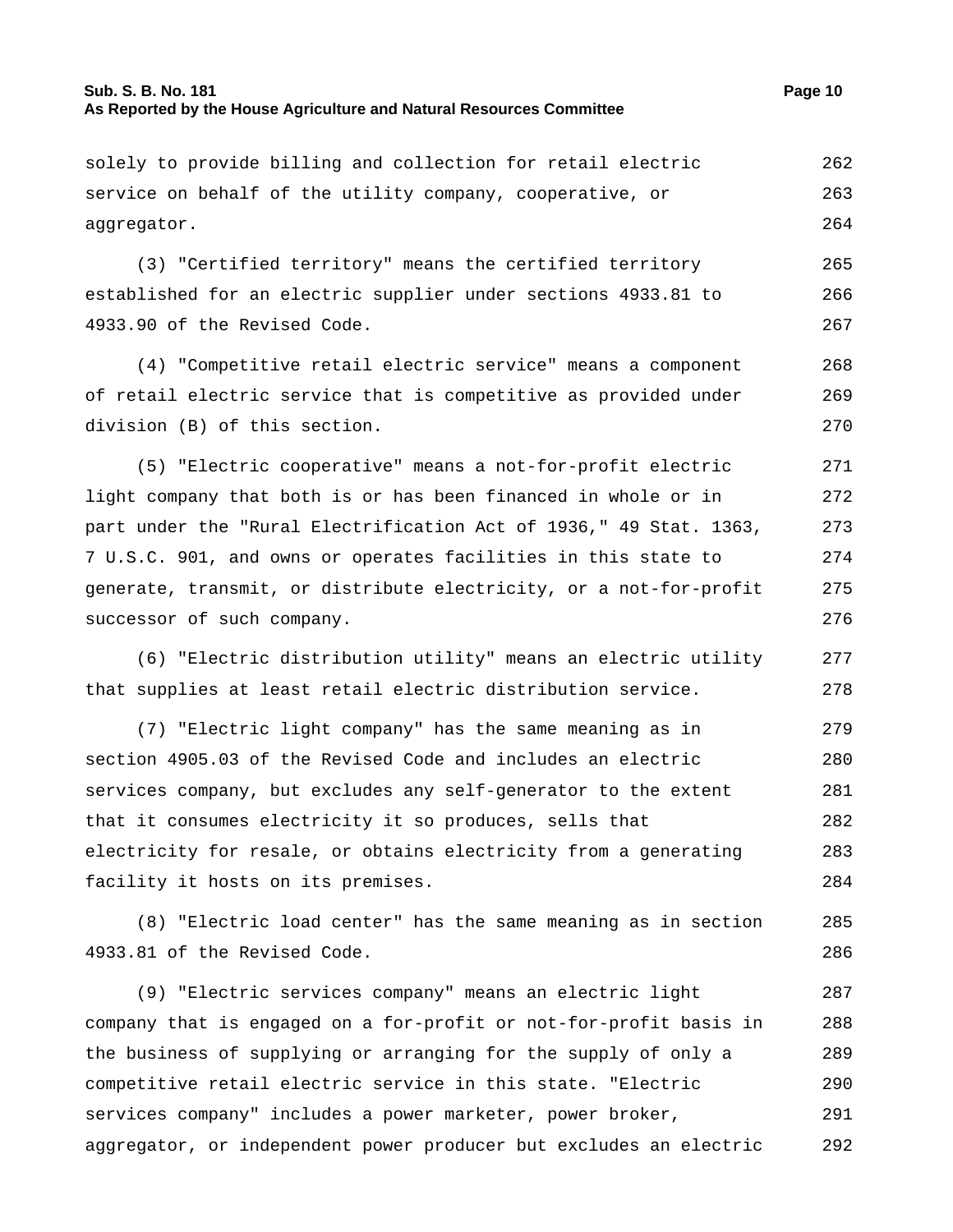#### **Sub. S. B. No. 181 Page 11 As Reported by the House Agriculture and Natural Resources Committee**

cooperative, municipal electric utility, governmental aggregator, or billing and collection agent. 293 294 (10) "Electric supplier" has the same meaning as in section 4933.81 of the Revised Code. 295 296 (11) "Electric utility" means an electric light company that has a certified territory and is engaged on a for-profit basis either in the business of supplying a noncompetitive retail electric service in this state or in the businesses of supplying both a noncompetitive and a competitive retail electric service in this state. "Electric utility" excludes a municipal electric utility or a billing and collection agent. 297 298 299 300 301 302 303

(12) "Firm electric service" means electric service other than nonfirm electric service. 304 305

(13) "Governmental aggregator" means a legislative authority of a municipal corporation, a board of township trustees, or a board of county commissioners acting as an aggregator for the provision of a competitive retail electric service under authority conferred under section 4928.20 of the Revised Code. 306 307 308 309 310

(14) A person acts "knowingly," regardless of the person's purpose, when the person is aware that the person's conduct will probably cause a certain result or will probably be of a certain nature. A person has knowledge of circumstances when the person is aware that such circumstances probably exist. 311 312 313 314 315

(15) "Level of funding for low-income customer energy efficiency programs provided through electric utility rates" means the level of funds specifically included in an electric utility's rates on October 5, 1999, pursuant to an order of the public utilities commission issued under Chapter 4905. or 4909. of the Revised Code and in effect on October 4, 1999, for the purpose of improving the energy efficiency of housing for the utility's low-income customers. The term excludes the level of any such 316 317 318 319 320 321 322 323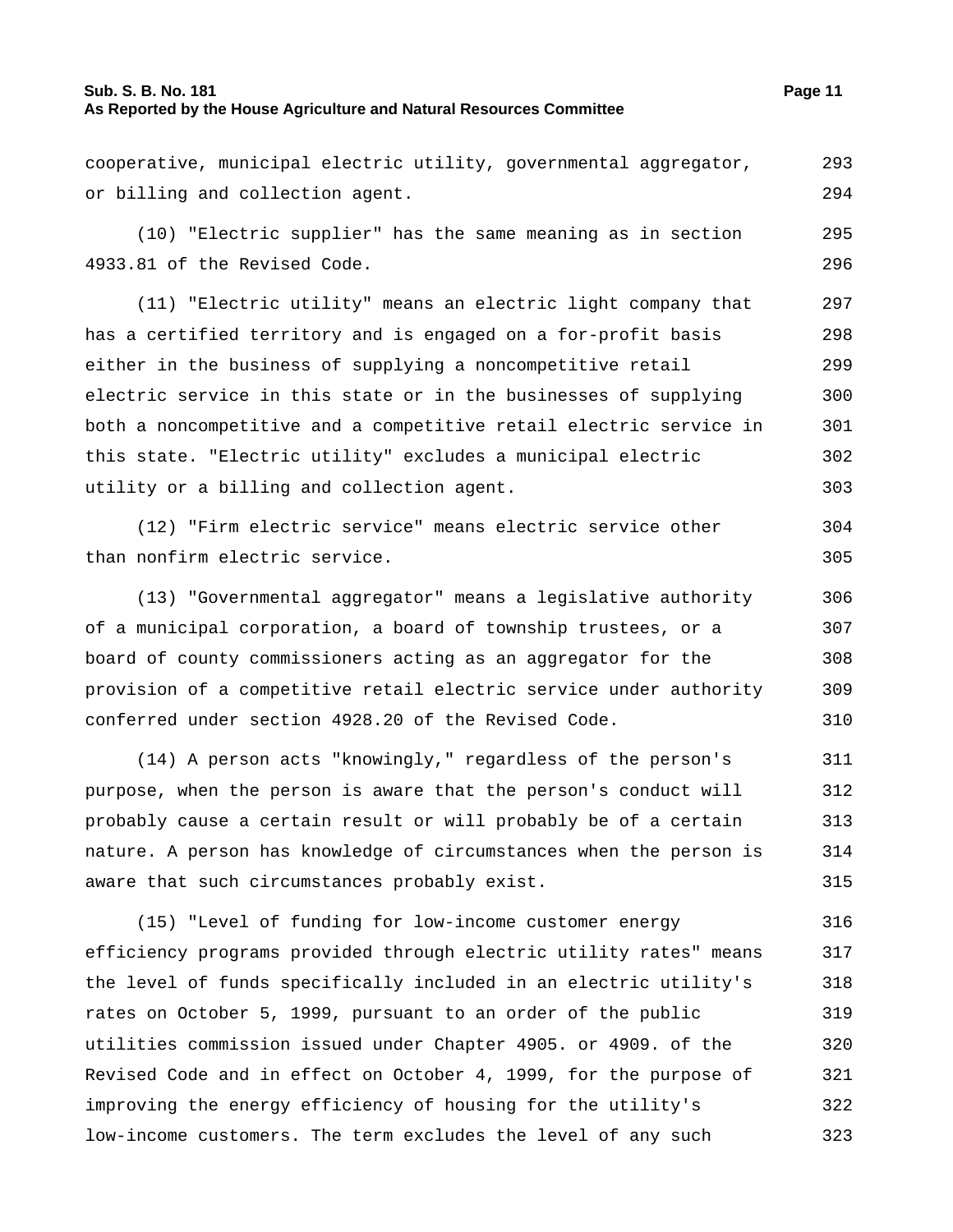#### **Sub. S. B. No. 181 Page 12 As Reported by the House Agriculture and Natural Resources Committee**

funds committed to a specific nonprofit organization or organizations pursuant to a stipulation or contract. 324 325

(16) "Low-income customer assistance programs" means the percentage of income payment plan program, the home energy assistance program, the home weatherization assistance program, and the targeted energy efficiency and weatherization program. 326 327 328 329

(17) "Market development period" for an electric utility means the period of time beginning on the starting date of competitive retail electric service and ending on the applicable date for that utility as specified in section 4928.40 of the Revised Code, irrespective of whether the utility applies to receive transition revenues under this chapter. 330 331 332 333 334 335

(18) "Market power" means the ability to impose on customers a sustained price for a product or service above the price that would prevail in a competitive market. 336 337 338

(19) "Mercantile customer" means a commercial or industrial customer if the electricity consumed is for nonresidential use and the customer consumes more than seven hundred thousand kilowatt hours per year or is part of a national account involving multiple facilities in one or more states. 339 340 341 342 343

(20) "Municipal electric utility" means a municipal corporation that owns or operates facilities to generate, transmit, or distribute electricity. 344 345 346

(21) "Noncompetitive retail electric service" means a component of retail electric service that is noncompetitive as provided under division (B) of this section. 347 348 349

(22) "Nonfirm electric service" means electric service provided pursuant to a schedule filed under section 4905.30 of the Revised Code or pursuant to an arrangement under section 4905.31 of the Revised Code, which schedule or arrangement includes conditions that may require the customer to curtail or interrupt 350 351 352 353 354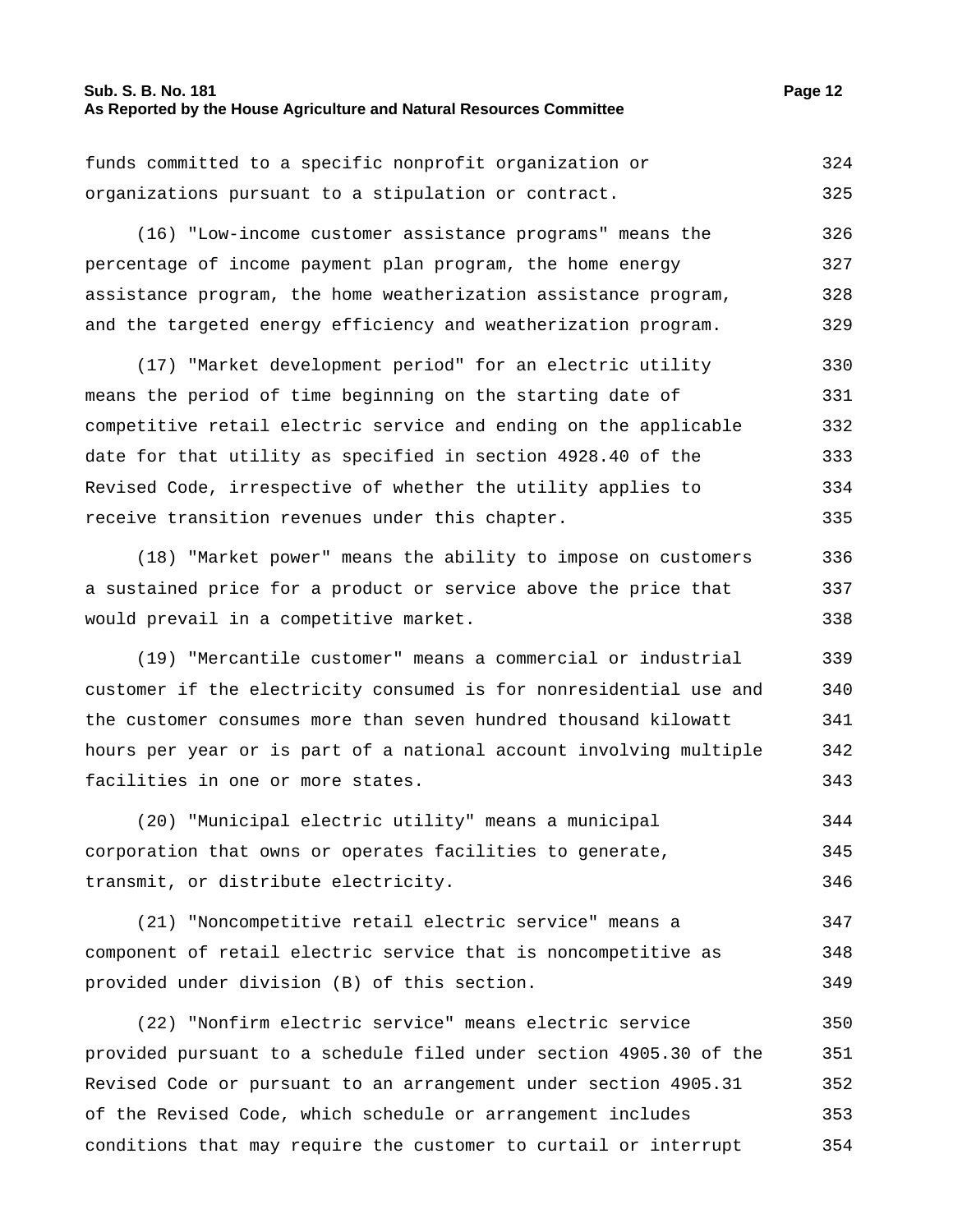#### **Sub. S. B. No. 181 Page 13 As Reported by the House Agriculture and Natural Resources Committee**

electric usage during nonemergency circumstances upon notification

355

by an electric utility. 356 (23) "Percentage of income payment plan arrears" means funds eligible for collection through the percentage of income payment plan rider, but uncollected as of July 1, 2000. 357 358 359 (24) "Person" has the same meaning as in section 1.59 of the Revised Code. 360 361 (25) "Advanced energy project" means any technologies, products, activities, or management practices or strategies that facilitate the generation or use of electricity or energy and that reduce or support the reduction of energy consumption or support the production of clean, renewable energy for industrial, distribution, commercial, institutional, governmental, research, not-for-profit, or residential energy users, including, but not limited to, advanced energy resources and renewable energy resources. "Advanced energy project" also includes any project described in division (A), (B), or (C) of section 4928.621 of the Revised Code. 362 363 364 365 366 367 368 369 370 371 372 (26) "Regulatory assets" means the unamortized net regulatory assets that are capitalized or deferred on the regulatory books of the electric utility, pursuant to an order or practice of the public utilities commission or pursuant to generally accepted accounting principles as a result of a prior commission rate-making decision, and that would otherwise have been charged to expense as incurred or would not have been capitalized or otherwise deferred for future regulatory consideration absent commission action. "Regulatory assets" includes, but is not limited to, all deferred demand-side management costs; all deferred percentage of income payment plan arrears; post-in-service capitalized charges and assets recognized in connection with statement of financial accounting standards no. 109 (receivables from customers for income taxes); future nuclear 373 374 375 376 377 378 379 380 381 382 383 384 385 386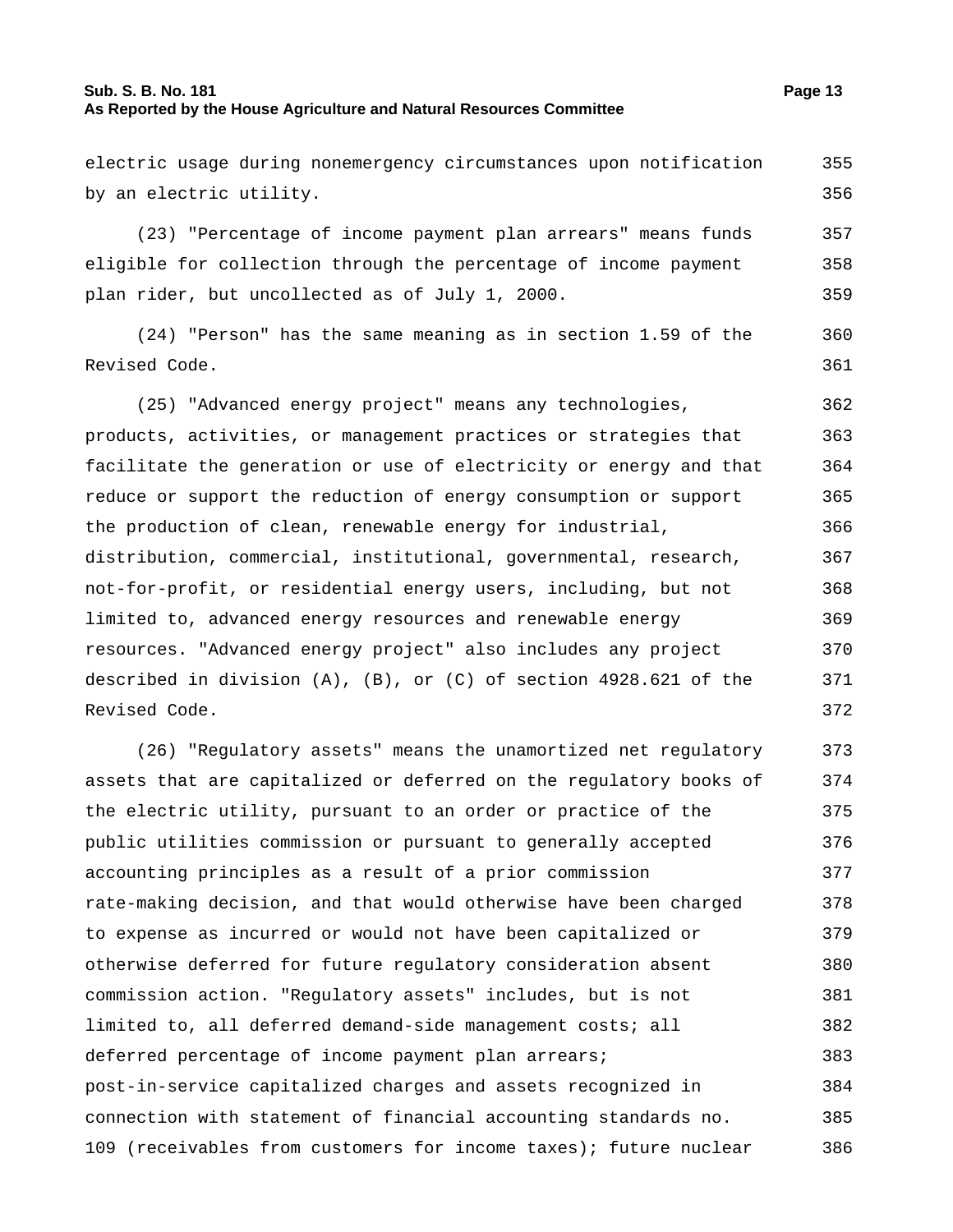#### **Sub. S. B. No. 181 Page 14 As Reported by the House Agriculture and Natural Resources Committee**

decommissioning costs and fuel disposal costs as those costs have been determined by the commission in the electric utility's most recent rate or accounting application proceeding addressing such costs; the undepreciated costs of safety and radiation control equipment on nuclear generating plants owned or leased by an electric utility; and fuel costs currently deferred pursuant to the terms of one or more settlement agreements approved by the commission. 387 388 389 390 391 392 393 394

(27) "Retail electric service" means any service involved in supplying or arranging for the supply of electricity to ultimate consumers in this state, from the point of generation to the point of consumption. For the purposes of this chapter, retail electric service includes one or more of the following "service components": generation service, aggregation service, power marketing service, power brokerage service, transmission service, distribution service, ancillary service, metering service, and billing and collection service. 395 396 397 398 399 400 401 402 403

(28) "Starting date of competitive retail electric service" means January 1, 2001. 404 405

(29) "Customer-generator" means a user of a net metering system. 406 407

(30) "Net metering" means measuring the difference in an applicable billing period between the electricity supplied by an electric service provider and the electricity generated by a customer-generator that is fed back to the electric service provider. 408 409 410 411 412

(31) "Net metering system" means a facility for the production of electrical energy that does all of the following: 413 414

(a) Uses as its fuel either solar, wind, biomass, landfill gas, or hydropower, or uses a microturbine or a fuel cell; 415 416

(b) Is located on a customer-generator's premises; 417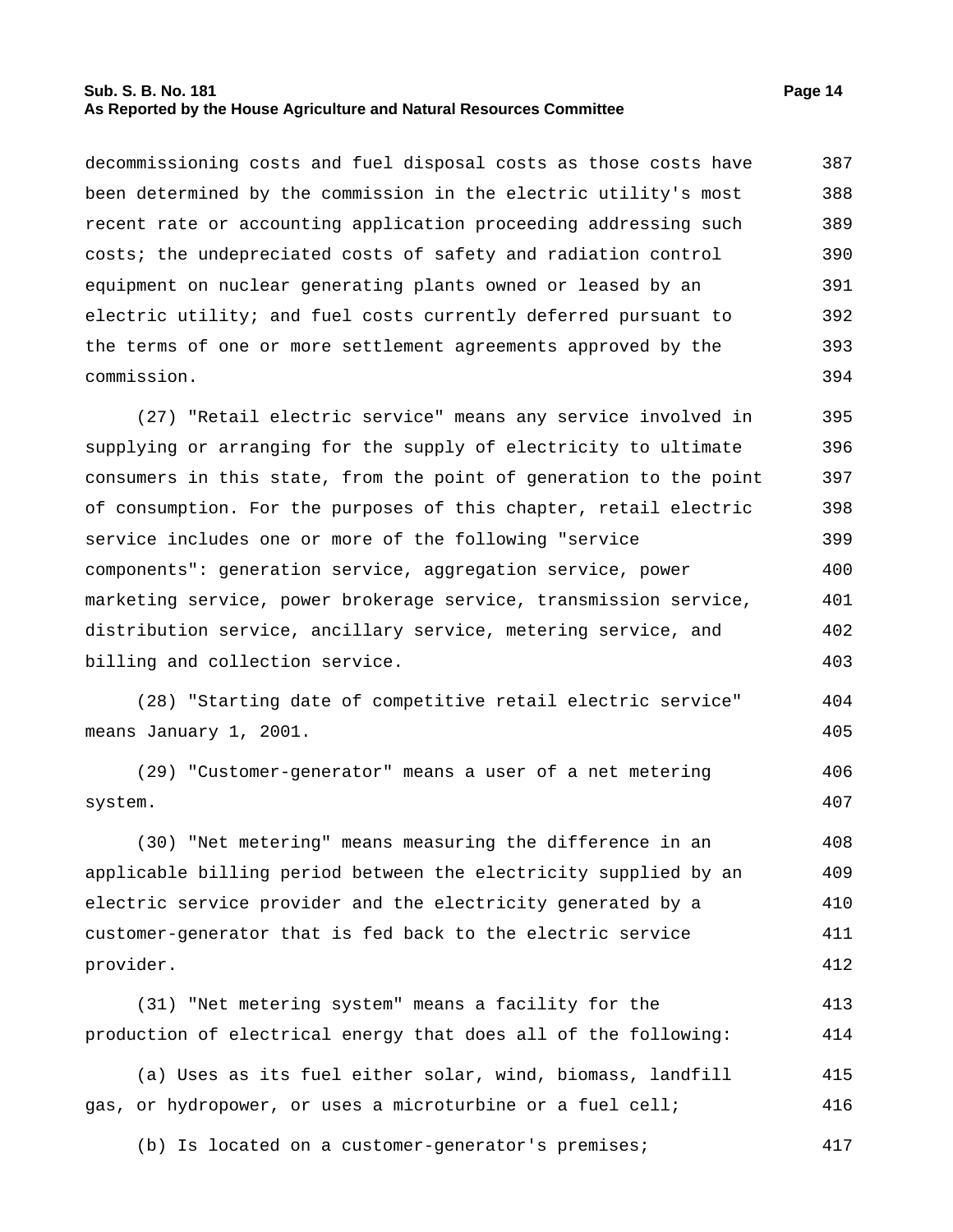#### **Sub. S. B. No. 181 Page 15 As Reported by the House Agriculture and Natural Resources Committee**

transmission and distribution facilities;

(c) Operates in parallel with the electric utility's

(d) Is intended primarily to offset part or all of the customer-generator's requirements for electricity. 421 (32) "Self-generator" means an entity in this state that owns or hosts on its premises an electric generation facility that produces electricity primarily for the owner's consumption and that may provide any such excess electricity to another entity, whether the facility is installed or operated by the owner or by an agent under a contract. 422 423 424 425 426 427 (33) "Rate plan" means the standard service offer in effect on the effective date of the amendment of this section by S.B. 221 of the 127th general assembly, July 31, 2008. 428 429 430 (34) "Advanced energy resource" means any of the following: 431 (a) Any method or any modification or replacement of any property, process, device, structure, or equipment that increases the generation output of an electric generating facility to the extent such efficiency is achieved without additional carbon dioxide emissions by that facility; 432 433 434 435 436 (b) Any distributed generation system consisting of customer cogeneration of electricity and thermal output simultaneously, primarily to meet the energy needs of the customer's facilities; 437 438 439 (c) Clean coal technology that includes a carbon-based 440

product that is chemically altered before combustion to demonstrate a reduction, as expressed as ash, in emissions of nitrous oxide, mercury, arsenic, chlorine, sulfur dioxide, or sulfur trioxide in accordance with the American society of testing and materials standard D1757A or a reduction of metal oxide emissions in accordance with standard D5142 of that society, or clean coal technology that includes the design capability to control or prevent the emission of carbon dioxide, which design 441 442 443 444 445 446 447 448

418 419

420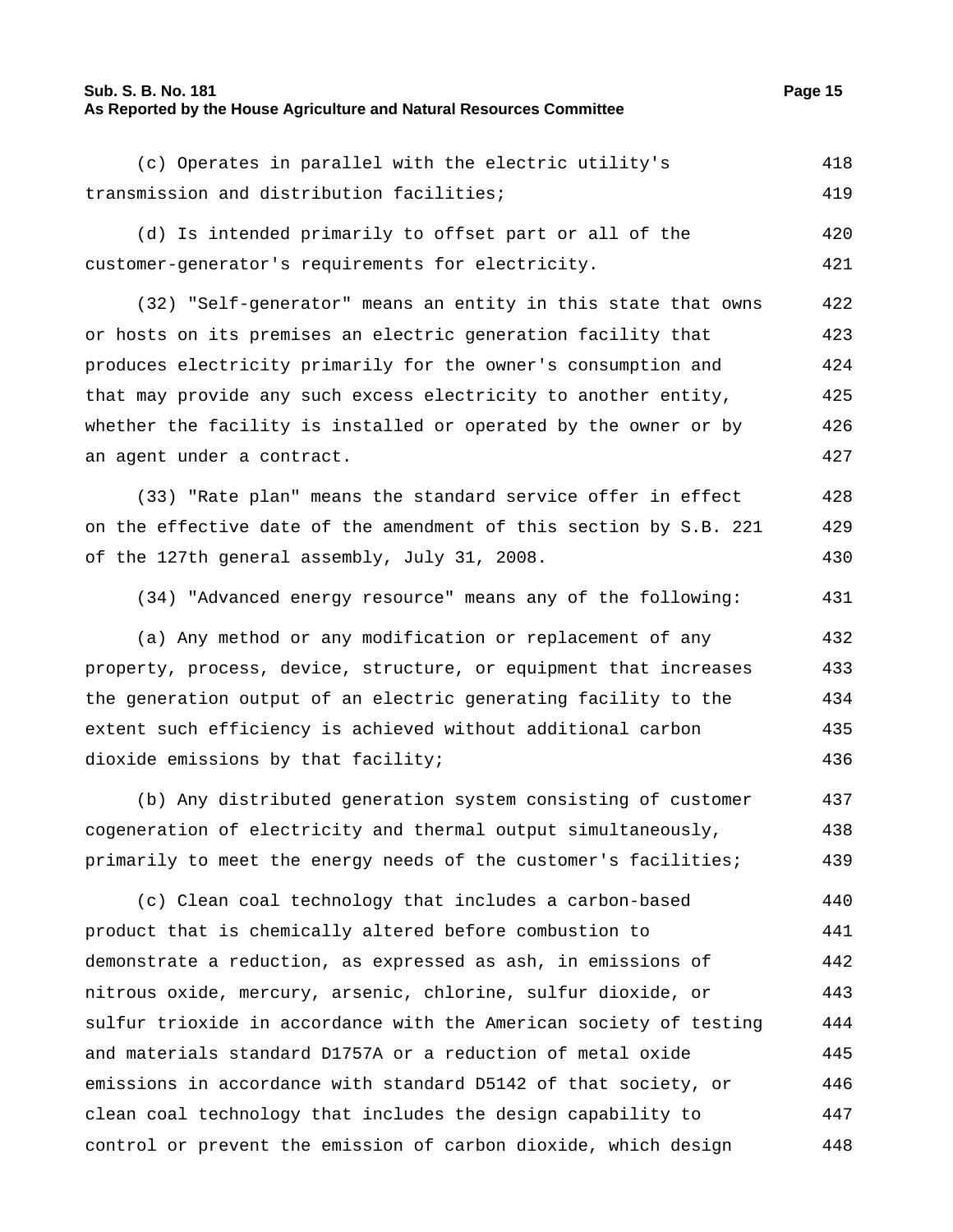#### **Sub. S. B. No. 181 Page 16 As Reported by the House Agriculture and Natural Resources Committee**

capability the commission shall adopt by rule and shall be based on economically feasible best available technology or, in the absence of a determined best available technology, shall be of the highest level of economically feasible design capability for which there exists generally accepted scientific opinion; 449 450 451 452 453 (d) Advanced nuclear energy technology consisting of generation III technology as defined by the nuclear regulatory commission; other, later technology; or significant improvements to existing facilities; 454 455 456 457 (e) Any fuel cell used in the generation of electricity, including, but not limited to, a proton exchange membrane fuel cell, phosphoric acid fuel cell, molten carbonate fuel cell, or solid oxide fuel cell; 458 459 460 461 (f) Advanced solid waste or construction and demolition debris conversion technology, including, but not limited to, advanced stoker technology, and advanced fluidized bed gasification technology, that results in measurable greenhouse gas emissions reductions as calculated pursuant to the United States environmental protection agency's waste reduction model (WARM). 462 463 464 465 466 467 (g) Demand-side management and any energy efficiency improvement+ 468 (h) Methane gas emitted from an operating or abandoned coal <del>mine</del>. 470 471 (35) "Renewable energy resource" means solar photovoltaic or solar thermal energy, wind energy, power produced by a hydroelectric facility, geothermal energy, fuel derived from solid wastes, as defined in section 3734.01 of the Revised Code, through fractionation, biological decomposition, or other process that does not principally involve combustion, biomass energy, biologically derived methane gas, or energy derived from nontreated by-products of the pulping process or wood 472 473 474 475 476 477 478 479

469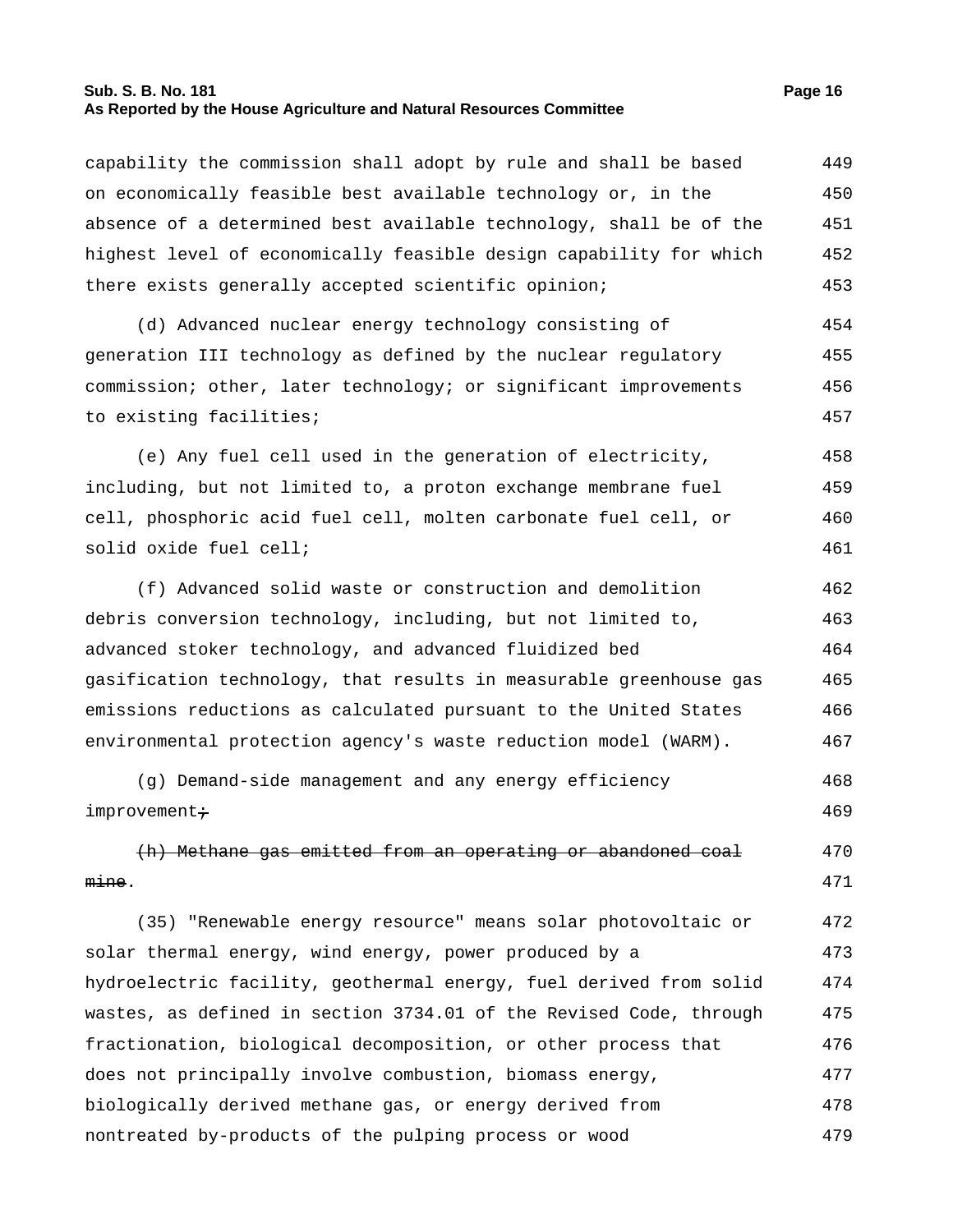#### **Sub. S. B. No. 181 Page 17 As Reported by the House Agriculture and Natural Resources Committee**

manufacturing process, including bark, wood chips, sawdust, and lignin in spent pulping liquors. "Renewable energy resource" includes, but is not limited to, any fuel cell used in the generation of electricity, including, but not limited to, a proton exchange membrane fuel cell, phosphoric acid fuel cell, molten carbonate fuel cell, or solid oxide fuel cell; wind turbine located in the state's territorial waters of Lake Erie; methane gas emitted from an abandoned coal mine; storage facility that will promote the better utilization of a renewable energy resource that primarily generates off peak; or distributed generation system used by a customer to generate electricity from any such energy. As used in division (A)(35) of this section, "hydroelectric facility" means a hydroelectric generating facility 480 481 482 483 484 485 486 487 488 489 490 491 492

that is located at a dam on a river, or on any water discharged to a river, that is within or bordering this state or within or bordering an adjoining state and meets all of the following standards: 493 494 495 496

(a) The facility provides for river flows that are not detrimental for fish, wildlife, and water quality, including seasonal flow fluctuations as defined by the applicable licensing agency for the facility. 497 498 499 500

(b) The facility demonstrates that it complies with the water quality standards of this state, which compliance may consist of certification under Section 401 of the "Clean Water Act of 1977," 91 Stat. 1598, 1599, 33 U.S.C. 1341, and demonstrates that it has not contributed to a finding by this state that the river has impaired water quality under Section 303(d) of the "Clean Water Act of 1977," 114 Stat. 870, 33 U.S.C. 1313. 501 502 503 504 505 506 507

(c) The facility complies with mandatory prescriptions regarding fish passage as required by the federal energy regulatory commission license issued for the project, regarding fish protection for riverine, anadromous, and eatadromus 508 509 510 511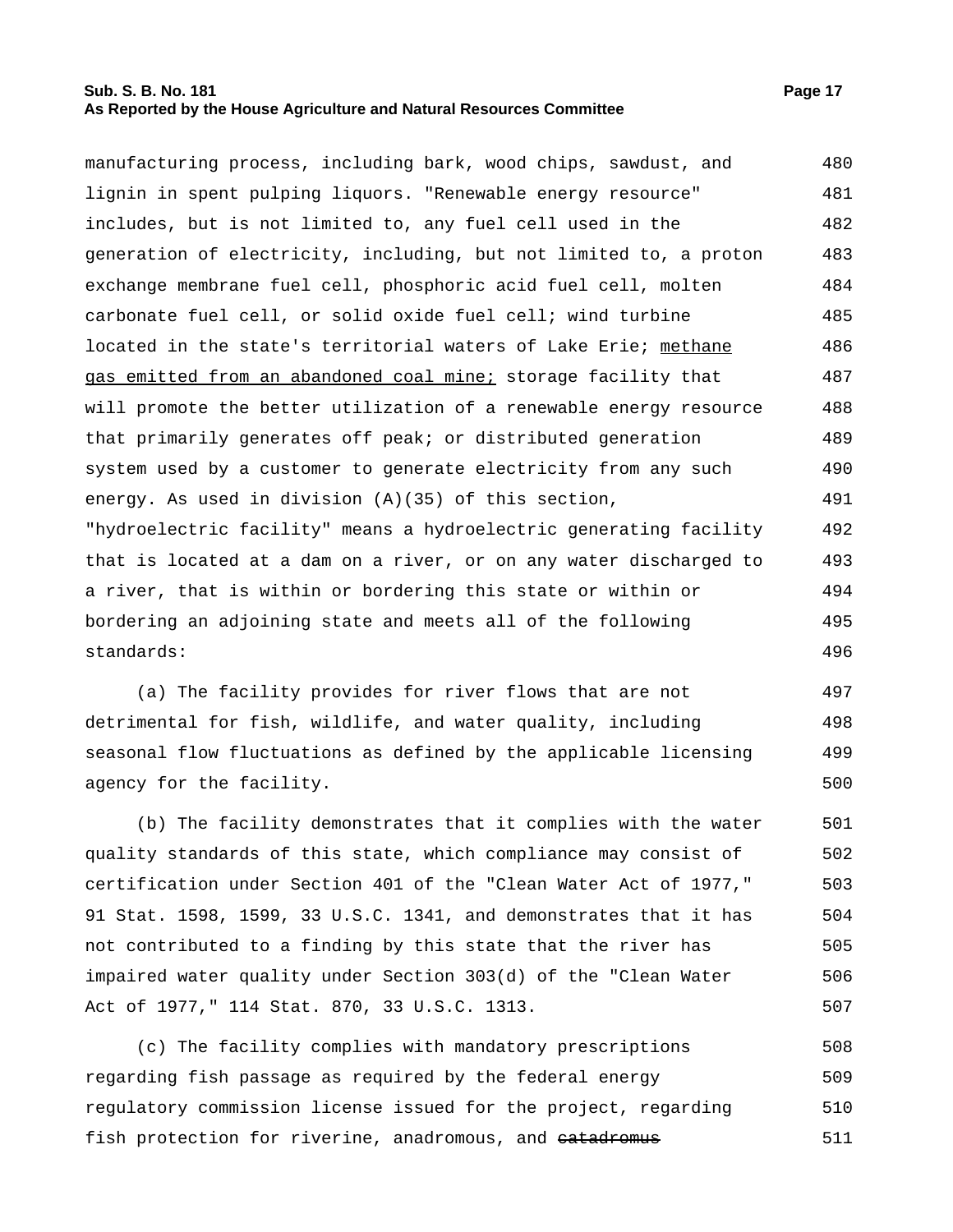#### **Sub. S. B. No. 181 Page 18 As Reported by the House Agriculture and Natural Resources Committee**

#### catadromous fish. 512

(d) The facility complies with the recommendations of the Ohio environmental protection agency and with the terms of its federal energy regulatory commission license regarding watershed protection, mitigation, or enhancement, to the extent of each agency's respective jurisdiction over the facility. 513 514 515 516 517

(e) The facility complies with provisions of the "Endangered Species Act of 1973," 87 Stat. 884, 16 U.S.C. 1531 to 1544, as amended. 518 519 520

(f) The facility does not harm cultural resources of the area. This can be shown through compliance with the terms of its federal energy regulatory commission license or, if the facility is not regulated by that commission, through development of a plan approved by the Ohio historic preservation office, to the extent it has jurisdiction over the facility. 521 522 523 524 525 526

(g) The facility complies with the terms of its federal energy regulatory commission license or exemption that are related to recreational access, accommodation, and facilities or, if the facility is not regulated by that commission, the facility complies with similar requirements as are recommended by resource agencies, to the extent they have jurisdiction over the facility; and the facility provides access to water to the public without fee or charge. 527 528 529 530 531 532 533 534

(h) The facility is not recommended for removal by any federal agency or agency of any state, to the extent the particular agency has jurisdiction over the facility. 535 536 537

(B) For the purposes of this chapter, a retail electric service component shall be deemed a competitive retail electric service if the service component is competitive pursuant to a declaration by a provision of the Revised Code or pursuant to an order of the public utilities commission authorized under division 538 539 540 541 542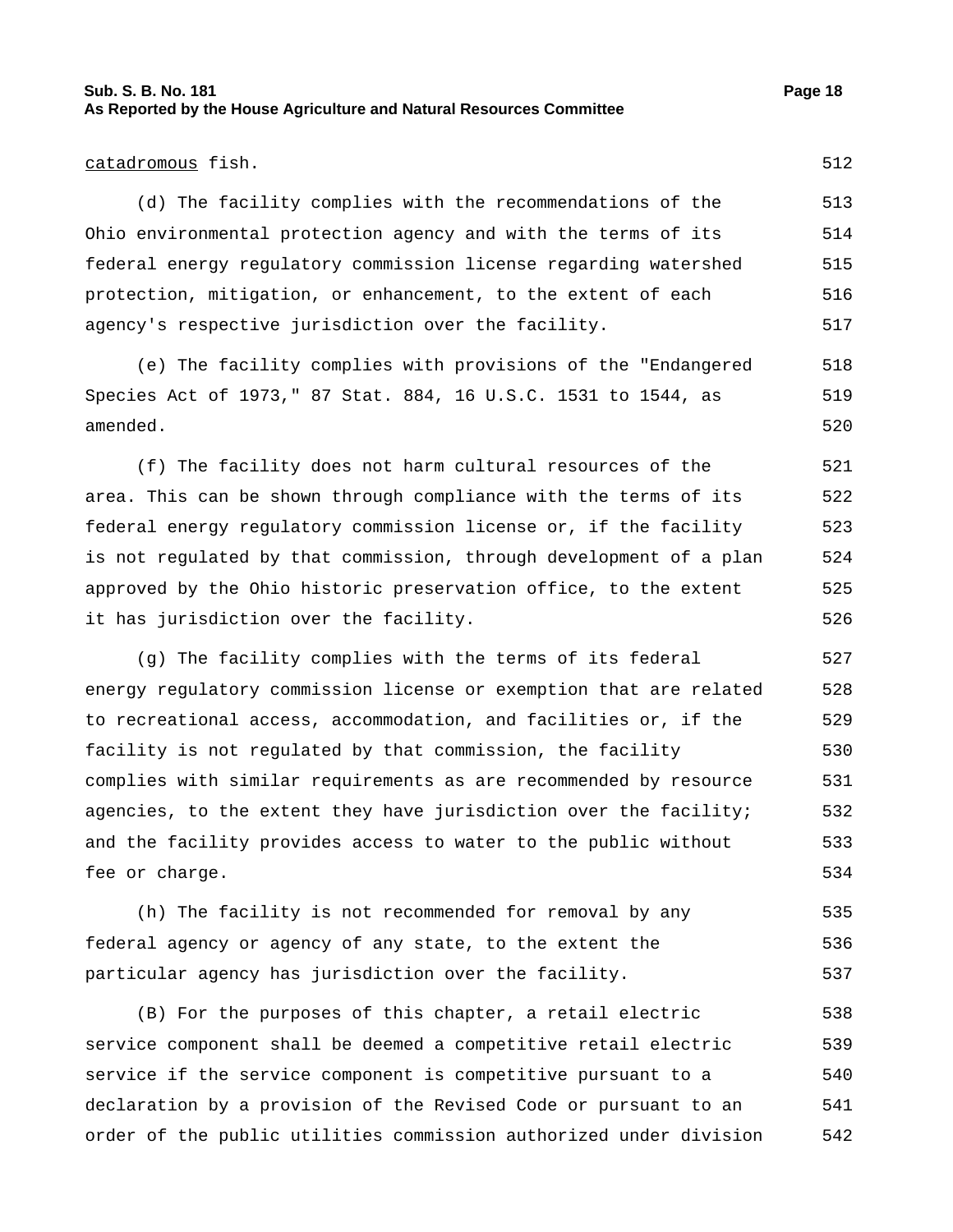#### **Sub. S. B. No. 181 Page 19 As Reported by the House Agriculture and Natural Resources Committee**

(A) of section 4928.04 of the Revised Code. Otherwise, the service component shall be deemed a noncompetitive retail electric service. 543 544 545

**Sec. 6109.22.** (A) There is hereby created the drinking water assistance fund to provide financial and technical assistance for the purposes of protecting public health and achieving and maintaining compliance with the Safe Drinking Water Act and this chapter. In addition to the accounts created under divisions (G) and (H) of this section, the drinking water assistance fund may include any other accounts established by the director of environmental protection. The fund shall be administered by the director consistent with the Safe Drinking Water Act, this section, and rules adopted under division (M) of this section. 546 547 548 549 550 551 552 553 554 555

(B) The drinking water assistance fund shall consist of the moneys credited to it from all capitalization grants received under the Safe Drinking Water Act except for moneys reserved by the governor pursuant to title Title III, section 302 of that act, all moneys credited to the fund from nonfederal sources, including, without limitation, the proceeds of state bonds or notes issued for the benefit of the fund, all payments of principal and interest on loans made from the fund, and all investment earnings on moneys held in the fund. On or before the date that a capitalization grant payment made under the authority of the Safe Drinking Water Act is credited to the fund, required matching moneys shall be credited to the fund. Any moneys transferred to or reserved from the drinking water assistance fund pursuant to title Title III, section 302 of the Safe Drinking Water Act shall be accounted for separately. 556 557 558 559 560 561 562 563 564 565 566 567 568 569 570

(C) In a manner consistent with the Safe Drinking Water Act and the applicable drinking water assistance management plan prepared in accordance with this section, the director may reserve 571 572 573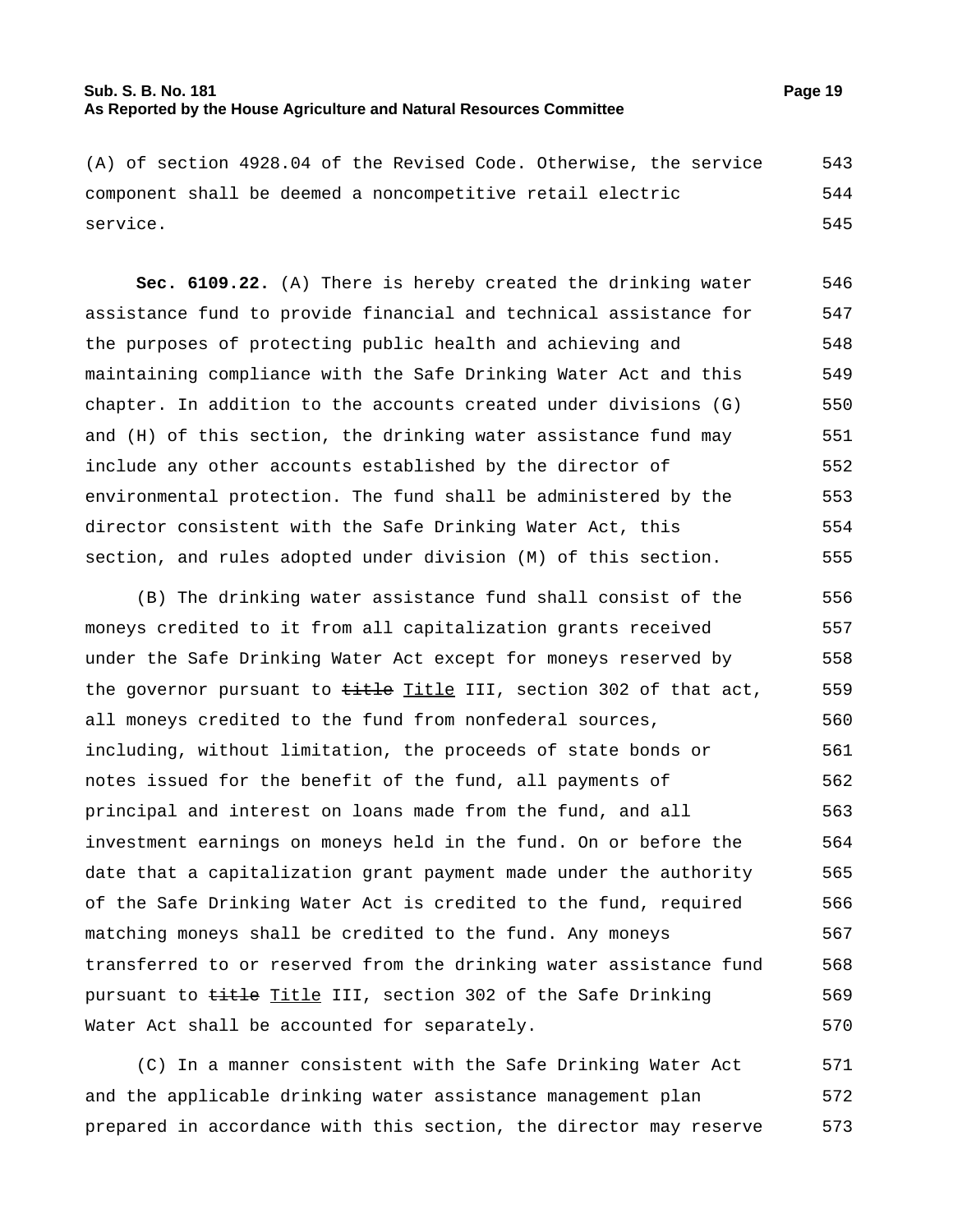#### **Sub. S. B. No. 181 Page 20 As Reported by the House Agriculture and Natural Resources Committee**

and award for assistance moneys allotted to the state under section 1452 of the Safe Drinking Water Act, provided that the director makes a determination that the use of the moneys will accomplish the state's objectives and the objectives established for capitalization grants under the Safe Drinking Water Act. The director may use a portion of the reserved moneys to enter into contracts with qualified organizations, including private nonprofit organizations, to provide statewide on-site technical assistance to small public water systems. 574 575 576 577 578 579 580 581 582

(D) Subject to the terms of the agreements provided for in division (E) of this section, moneys in the drinking water assistance fund shall be held in trust by the Ohio water development authority for the purposes of this section, shall be kept in the same manner that funds of the authority are kept under section 6121.11 of the Revised Code, and may be invested in the same manner that funds of the authority are invested under section 6121.12 of the Revised Code. Moneys in the drinking water assistance fund shall be separate and apart from and not a part of the state treasury or of the other funds of the authority. No withdrawals or disbursements shall be made from the drinking water assistance fund without the written authorization of the director. 583 584 585 586 587 588 589 590 591 592 593 594

(E) The director shall adopt written criteria to ensure that fiscal controls are established for prudent administration of the drinking water assistance fund. For that purpose, the director and the authority shall enter into any necessary and appropriate agreements under which the authority may perform or provide any of the following: 595 596 597 598 599 600

(1) Fiscal controls and accounting procedures governing fund balances, receipts, and disbursements; 601 602

(2) Administration of loan accounts; 603

(3) Maintenance, management, and investment of moneys in the 604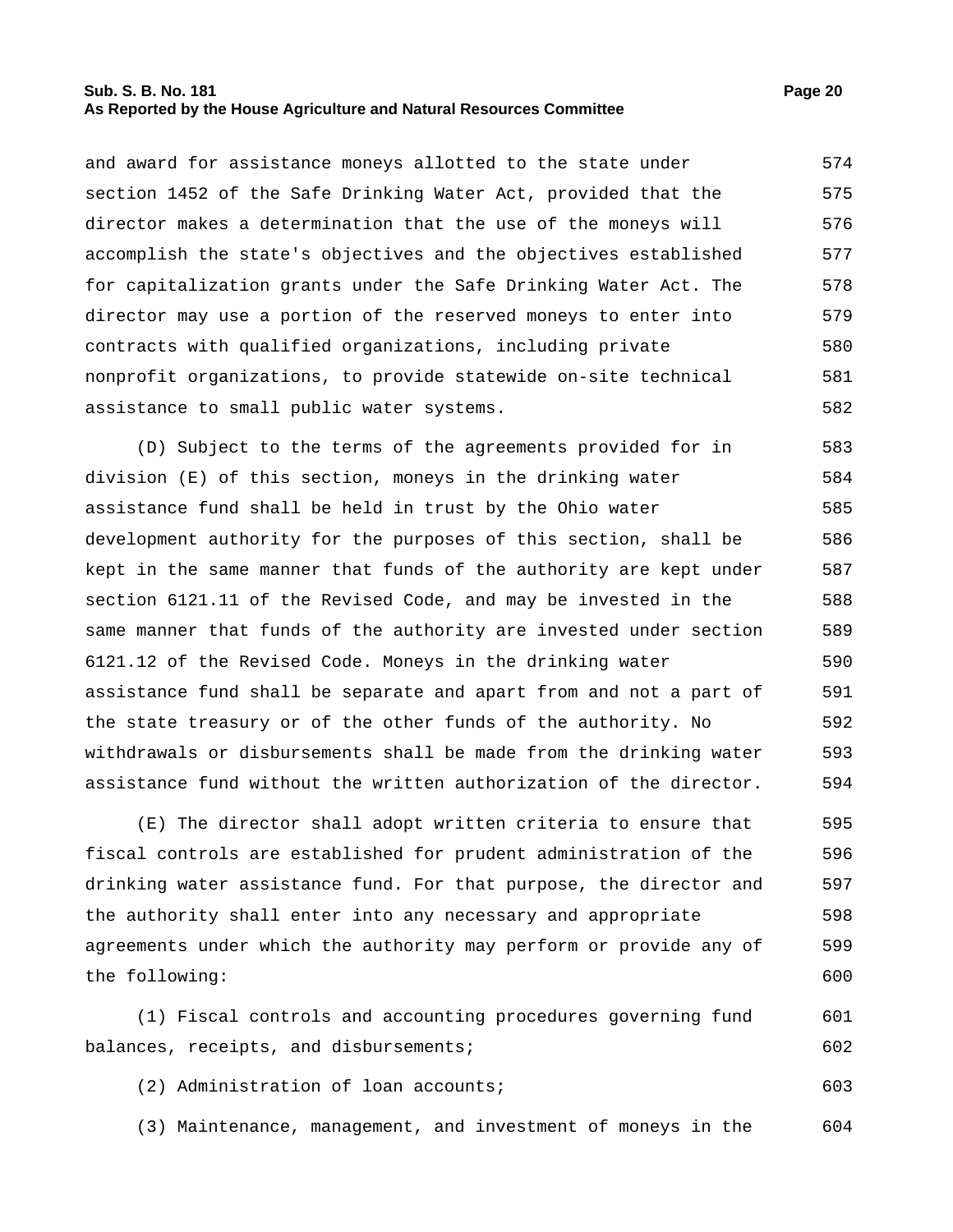#### **Sub. S. B. No. 181 Page 21 As Reported by the House Agriculture and Natural Resources Committee**

fund. 605

Any agreement entered into under division (E) of this section shall provide for the payment of reasonable fees to the authority for any services it performs under the agreement and may provide for reasonable fees for the assistance of financial or accounting advisors. Payment of any of the fees to the authority may be made from the drinking water assistance administrative account established under division (G) of this section. 606 607 608 609 610 611 612

(F) The authority may make moneys available to the director for the purpose of providing matching moneys required to be credited to the drinking water assistance fund under division (B) of this section, subject to any terms that the director and the authority consider appropriate, and may pledge moneys that are held by the authority to secure the payment of bonds or notes issued by the authority to provide those matching moneys. 613 614 615 616 617 618 619

The director and the authority may enter into trust agreements to enable the authority to issue and refund bonds or notes for the sole benefit of the drinking water assistance fund, including, without limitation, the raising of matching moneys required to be credited to the fund in accordance with division (B) of this section. The agreements may authorize the pledge of moneys accruing to the fund from payments of principal or interest or both on loans made from the fund to secure bonds or notes, the proceeds of which bonds or notes shall be for the sole benefit of the drinking water assistance fund. The agreements may contain any terms that the director and the authority consider reasonable and proper for the payment and security of the bondholders or noteholders. 620 621 622 623 624 625 626 627 628 629 630 631 632

(G) There is hereby established within the drinking water assistance fund the drinking water assistance administrative account. No state matching moneys deposited into the fund under this section shall be used for the purpose of paying for or 633 634 635 636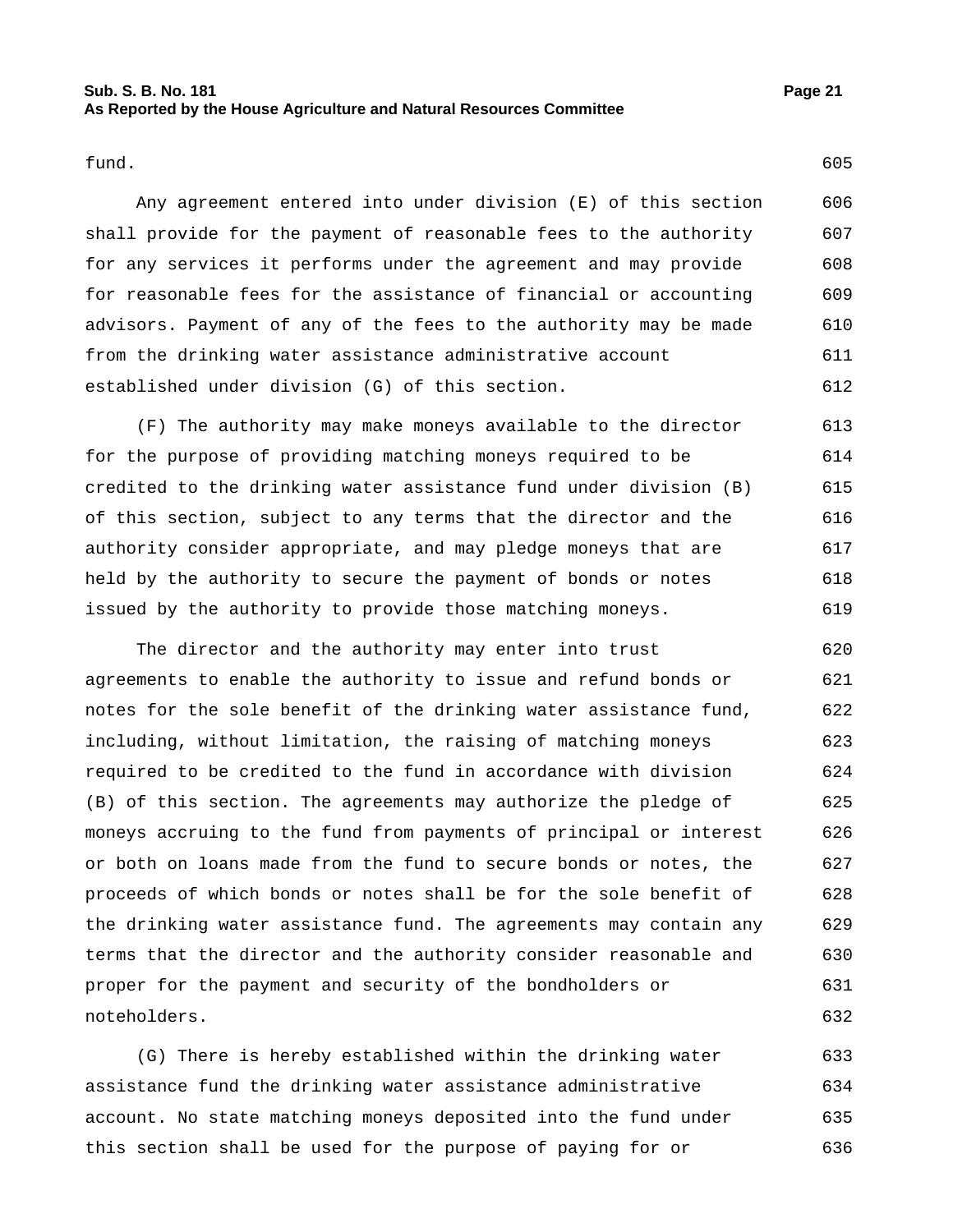#### **Sub. S. B. No. 181 Page 22 As Reported by the House Agriculture and Natural Resources Committee**

defraying the costs of administering this section. The director may establish and collect fees from applicants for assistance provided under this section. The total fees charged to an applicant under this division for assistance under this section shall not exceed the following: 637 638 639 640 641

(1) For the environmental protection agency, one per cent of the principal amount of the assistance awarded to the applicant; 642 643

(2) For the authority, thirty-five one-hundredths of one per cent of the principal amount of the assistance awarded to the applicant. 644 645 646

All moneys from the fees shall be credited to the drinking water assistance administrative account in the fund. The moneys shall be used solely to defray the costs of administrating this section. 647 648 649 650

(H) There is hereby established within the drinking water assistance fund the water supply revolving loan account. The director may provide financial assistance from the water supply revolving loan account for improvements to community water systems and to nonprofit noncommunity public water systems. 651 652 653 654 655

(I) All moneys from the fund credited to the water supply revolving loan account, all interest earned on moneys credited to the account, and all payments of principal and interest on loans made from the account shall be dedicated in perpetuity and used and reused solely for the following purposes, except as otherwise provided in this section: 656 657 658 659 660 661

(1) To make loans to community water systems and nonprofit noncommunity public water systems, subject to all of the following conditions: 662 663 664

(a) The loans are made at or below market rates of interest, including, without limitation, interest-free loans; 665 666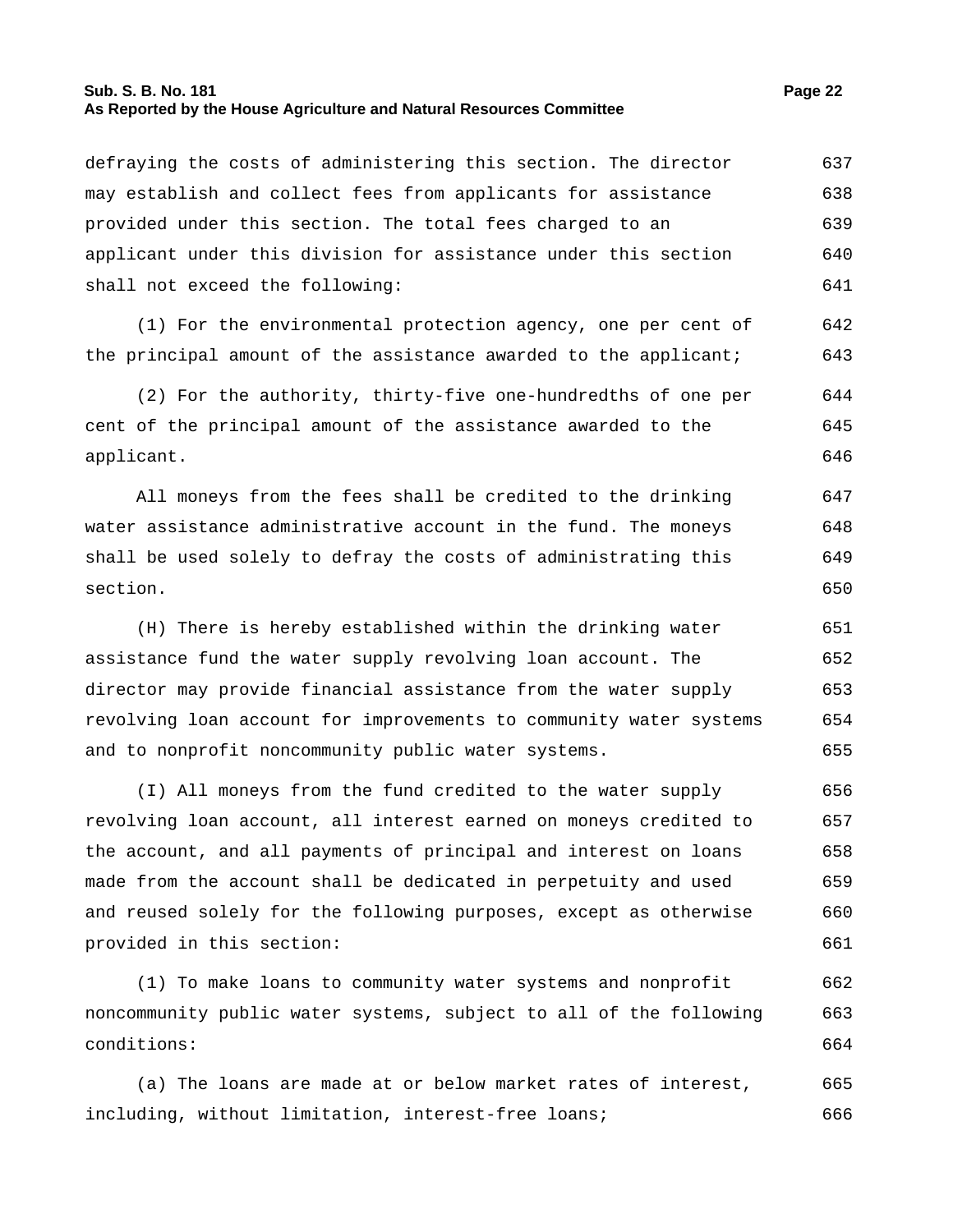#### **Sub. S. B. No. 181 Page 23 As Reported by the House Agriculture and Natural Resources Committee**

(b) Each recipient of a loan shall establish a dedicated source of security or revenue for repayment of the loan; 667 668

(c) All payments of principal and interest on the loans shall be credited to the water supply revolving loan account. 669 670

(2) To purchase or refinance at or below market rates interest debt obligations incurred after July 1, 1993, by municipal corporations, other political subdivisions, and interstate agencies having territory in the state; 671 672 673 674

(3) To guarantee or purchase insurance for debt obligations when the guarantee or insurance would improve the borrower's access to credit markets or would reduce the interest paid on those obligations; 675 676 677 678

(4) As a source of revenue or security for the payment of principal and interest on general obligation or revenue bonds or notes issued by this state if the proceeds of the sale of the bonds or notes are or will be deposited into the account; 679 680 681 682

(5) To provide subsidies in addition to any other financial assistance afforded disadvantaged communities under this section; 683 684

(6) To earn interest on moneys credited to the account; 685

(7) To provide any other assistance authorized by the Safe Drinking Water Act or any other federal law related to the use of federal funds administered under the Safe Drinking Water Act. 686 687 688

(J) The director may provide financial assistance from the water supply revolving loan account after determining all of the following: 689 690 691

(1) The applicant for financial assistance has the legal, institutional, managerial, and financial capability to construct, operate, and maintain its public water system and the proposed improvements to it; 692 693 694 695

(2) The applicant will implement a financial management plan 696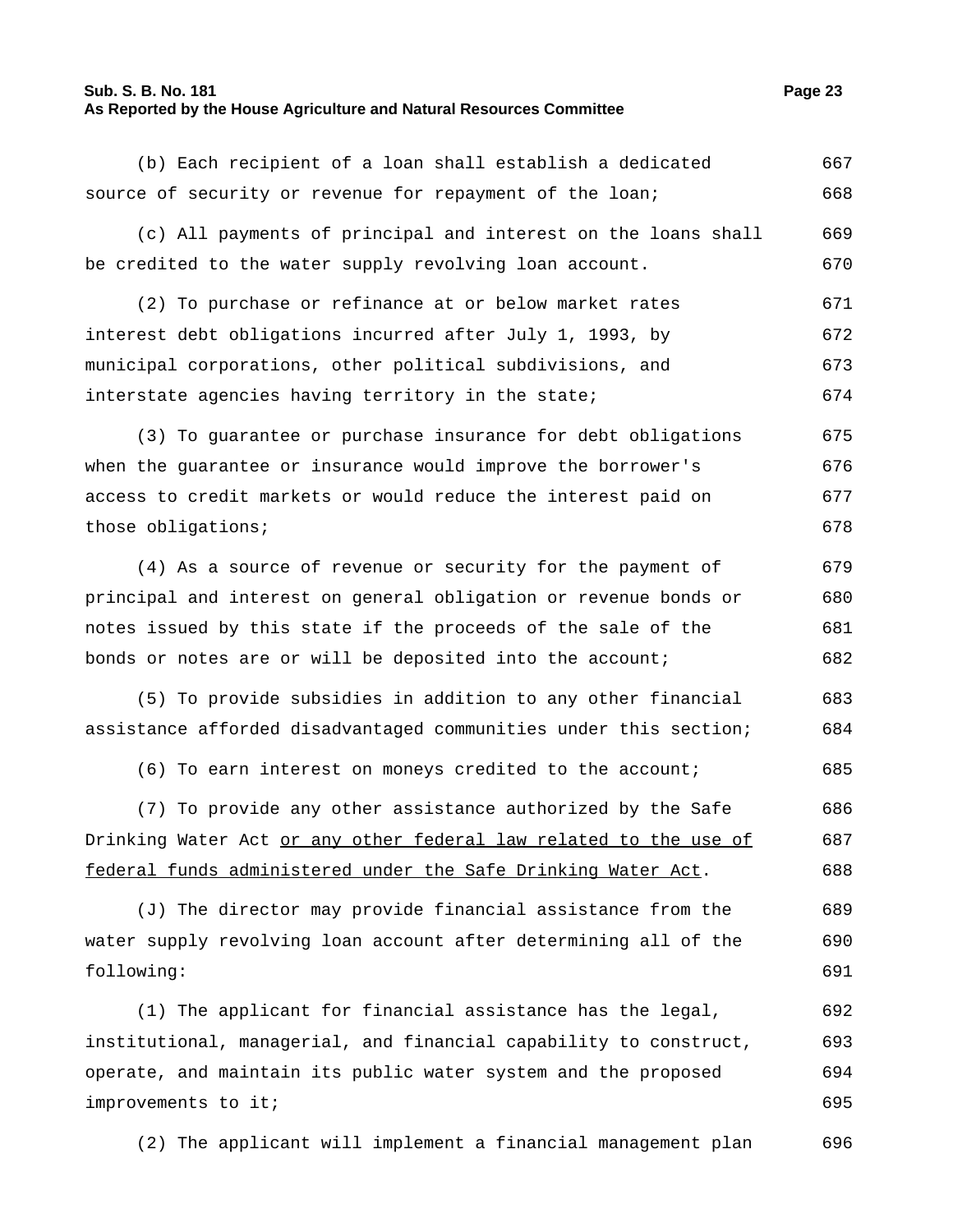### **Sub. S. B. No. 181 Page 24 As Reported by the House Agriculture and Natural Resources Committee**

| that includes, without limitation, provisions for satisfactory     | 697 |
|--------------------------------------------------------------------|-----|
| repayment of the financial assistance;                             | 698 |
| (3) The public water system of which the project for which         | 699 |
| assistance is proposed is a part is economically and nonmonetarily | 700 |
| cost-effective, based on an evaluation of feasible alternatives    | 701 |
| that meet the drinking water treatment needs of the planning area  | 702 |
| in which the proposed project is located;                          | 703 |
| (4) Based on a comprehensive environmental review approved by      | 704 |
| the director, there are no significant adverse environmental       | 705 |
| effects resulting from all necessary improvements to the public    | 706 |
| water system of which the project proposed for assistance is a     | 707 |
| part;                                                              | 708 |
| (5) Public participation has occurred during the process of        | 709 |
| planning the project in compliance with applicable requirements    | 710 |
| under the Safe Drinking Water Act;                                 | 711 |
| (6) The application meets the requirements of this section         | 712 |
| and rules adopted under division (M) of this section and is        | 713 |
| consistent with section 1452 of the Safe Drinking Water Act and    | 714 |
| regulations adopted under it;                                      | 715 |
| (7) If the applicant for assistance is a water district            | 716 |
| formed under Chapter 6119. of the Revised Code that operates a     | 717 |
| public water system and that water district seeks to extend the    | 718 |
| distribution facilities, increase the number of service            | 719 |
| connections to its system, or provide for any other expansion of   | 720 |
| its system, the water district has consulted with the board of     | 721 |
| county commissioners from each county in which is located the      | 722 |
| proposed extension of distribution facilities, increase in the     | 723 |
| number of service connections, or other expansion of the public    | 724 |

725

(8) The application meets any other requirements that the director considers necessary or appropriate to protect public 726 727

water system;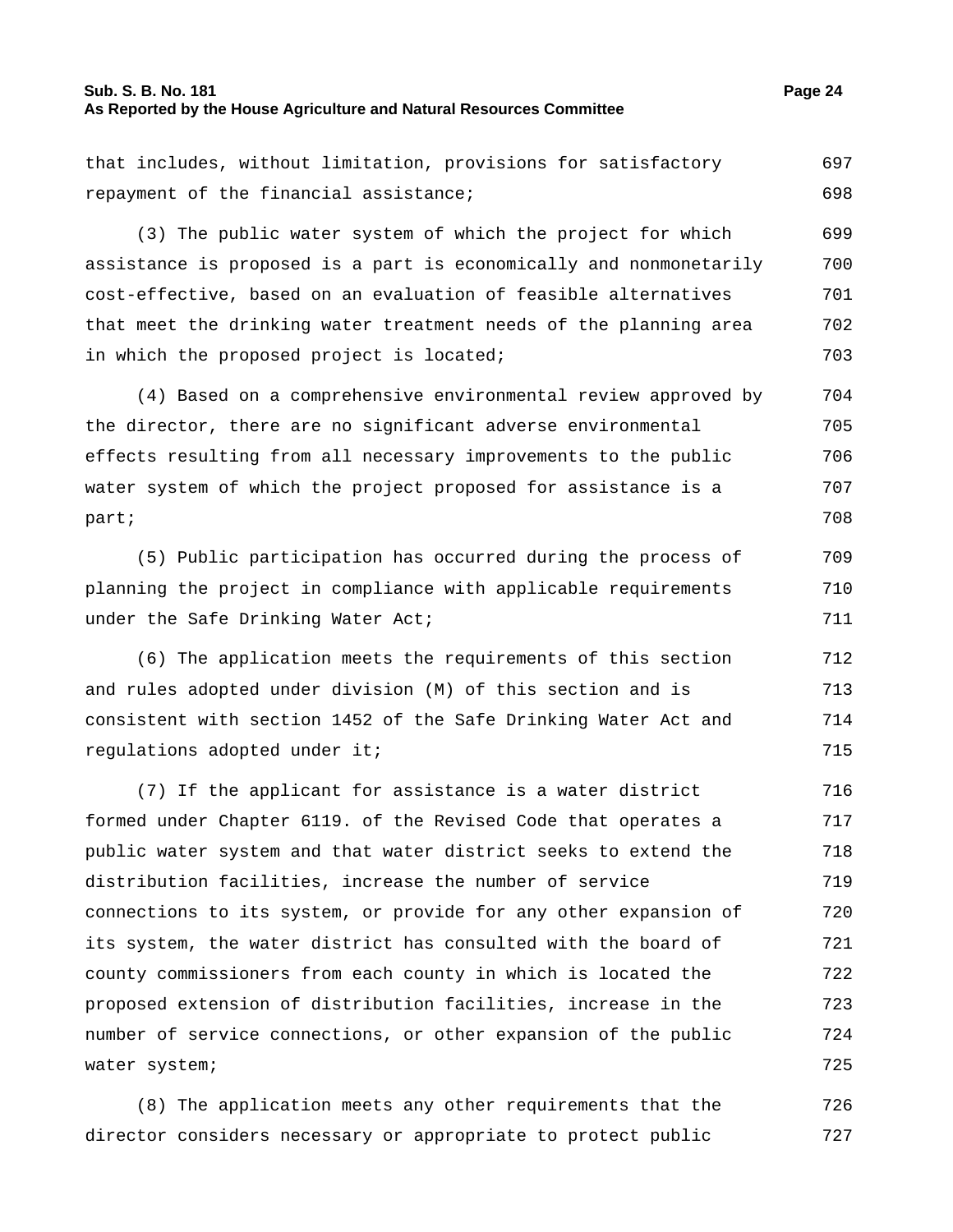#### **Sub. S. B. No. 181 Page 25 As Reported by the House Agriculture and Natural Resources Committee**

health and the environment and to ensure the financial integrity of the water supply revolving loan account. 728 729

Upon approval by the director of an application for financial assistance, the Ohio water development authority shall disburse the appropriate financial assistance from the water supply revolving loan account. If the proposed financial assistance is a loan, and if the payments of the principal or interest on the loan are or are expected to be pledged to secure payment of bonds issued or expected to be issued by the authority, the director shall submit the application for the loan to the authority for review and approval with respect to any matters pertaining to security for and the marketability of authority bonds. Review and approval by the authority shall be required prior to the making of such a loan. 730 731 732 733 734 735 736 737 738 739 740 741

(K) In accordance with rules adopted under division (M) of this section, the director periodically shall prepare a drinking water assistance management plan establishing the short-term and long-term goals for the assistance provided under this section, the allocation of available resources for the purposes of this section, the environmental, financial, and administrative terms, conditions, and criteria for the award of financial and technical assistance under this section, and the intended uses of capitalization grants and available moneys from the drinking water assistance fund. Criteria for awarding financial or technical assistance under this section shall not favor or disfavor any otherwise qualified nonprofit noncommunity public water system because it is owned by, operated by, or services a religious organization or a facility used for religious purposes. Prior to its adoption, the director shall make the drinking water assistance management plan available for public review and comment at a minimum of two public meetings and shall take adequate steps to ensure that reasonable public notice of each public meeting is 742 743 744 745 746 747 748 749 750 751 752 753 754 755 756 757 758 759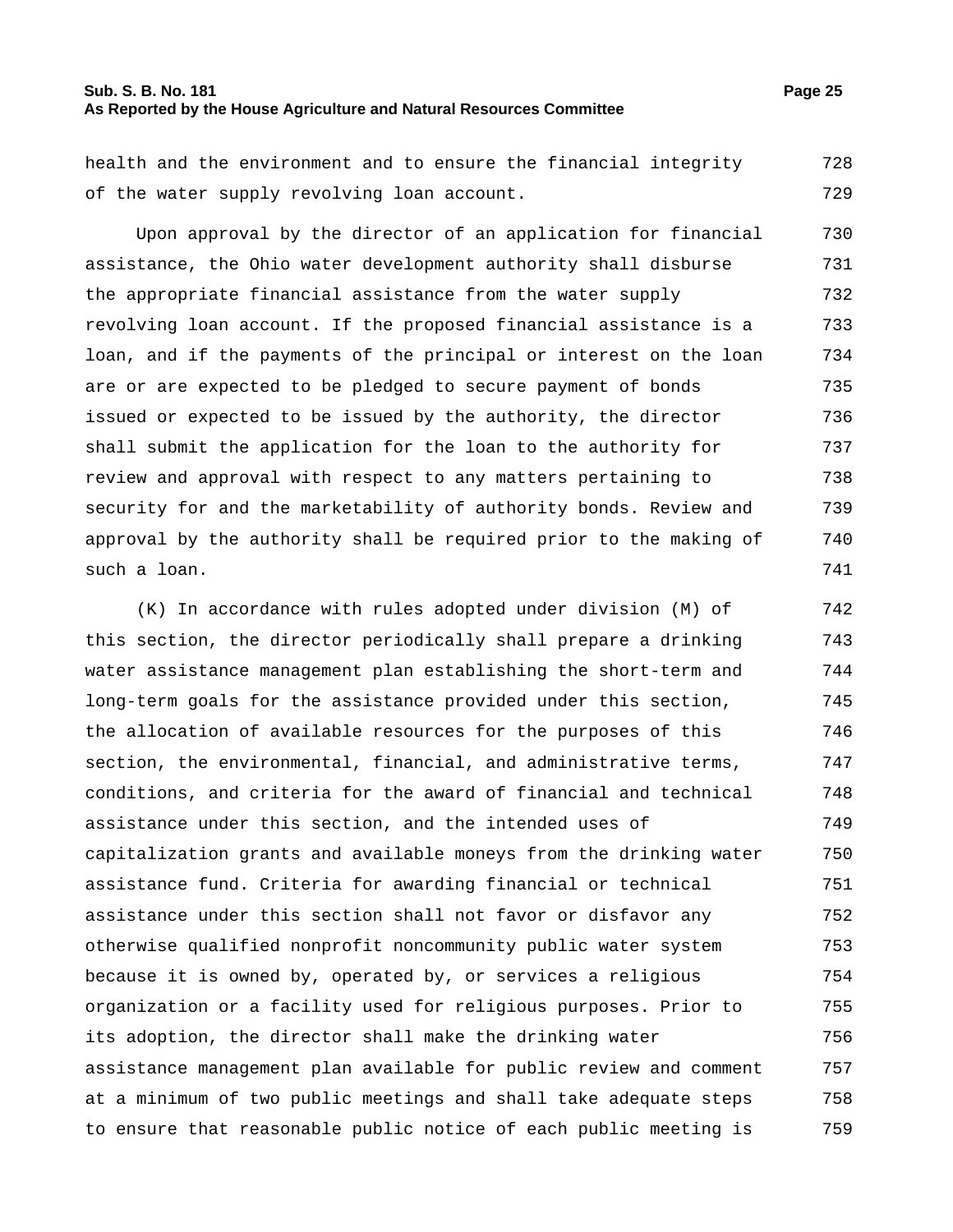given at least thirty days prior to the meeting. 760

The plan shall include, without limitation, a system that prioritizes projects funded by the water supply revolving loan account based on the relative risk to human health being addressed, their necessity for ensuring compliance with requirements of the Safe Drinking Water Act, and their affordability to the applicants, as determined by the director. Financial assistance for projects from the water supply revolving loan account shall be limited to projects that are included in that prioritization and shall be awarded based upon their priority position and the applicants' readiness to proceed with their proposed activities as determined by the director. The drinking water assistance management plan shall include terms, conditions, amounts of moneys, and qualifying criteria, in addition to any other criteria established under this section, governing the financial assistance to be awarded to applicants from the water supply revolving loan account. The director shall determine the most effective use of the moneys in that account to achieve the state's drinking water assistance goals and objectives. 761 762 763 764 765 766 767 768 769 770 771 772 773 774 775 776 777 778

(L) The director, consistent with this section and applicable rules adopted under division (M) of this section, may enter into an agreement with an applicant for assistance from the drinking water assistance fund. Based on the director's review and approval of the project plans submitted under section 6109.07 of the Revised Code, any determinations made under division (J) of this section if an applicant seeks funding from the water supply revolving loan account, and any other requirements of this section and rules adopted under it, the director may establish in the agreement environmental and financial terms and conditions of the financial assistance to be offered to the applicant. If the recipient of financial assistance under this section defaults on any payment required in the agreement for financial assistance or 779 780 781 782 783 784 785 786 787 788 789 790 791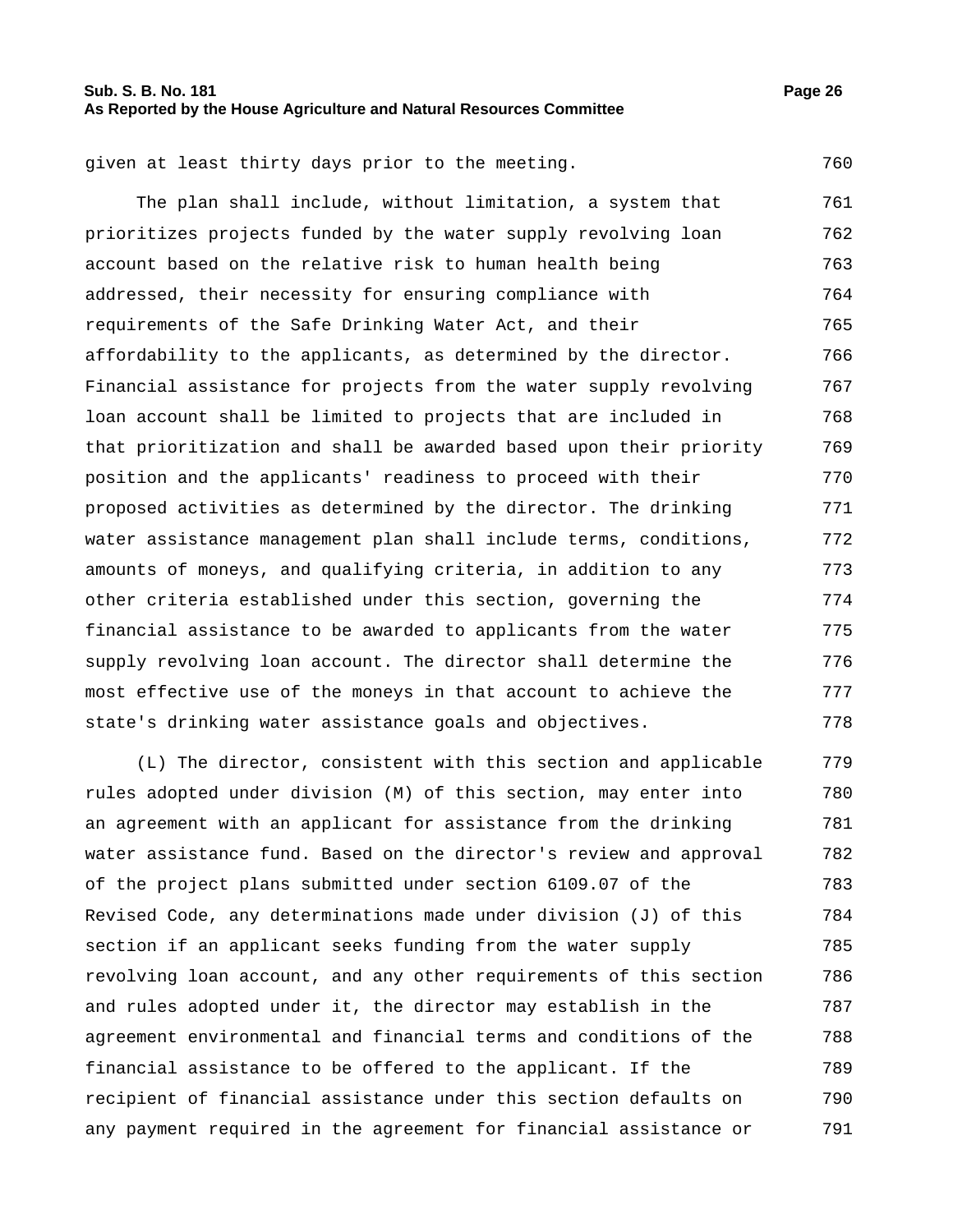#### **Sub. S. B. No. 181 Page 27 As Reported by the House Agriculture and Natural Resources Committee**

otherwise violates a term or condition of the agreement or of the plan approval for the project under section 6109.07 of the Revised Code, the director, in addition to any other available remedies, may terminate, suspend, or require immediate repayment of the financial assistance. The director also may take any enforcement action available under this chapter. 792 793 794 795 796 797 (M) The director may adopt rules in accordance with Chapter 119. of the Revised Code for the implementation and administration of this section. The rules shall be consistent with section 1452 of the Safe Drinking Water Act. 798 799 800 801  $(N)(1)$  For the purposes of this section, appealable actions of the director pursuant to section 3745.04 of the Revised Code are limited to the following: 802 803 804 (a) Adoption of the drinking water assistance management plan prepared under division (K) of this section; 805 806 (b) Approval of priority systems, priority lists, and written program administration policies; 807 808

(c) Approval or disapproval under this section of applicants' project plans submitted under section 6109.07 of the Revised Code; 809 810

(d) Approval or disapproval of an application for assistance. 811

(2) Notwithstanding section 119.06 of the Revised Code, the director may take the final actions described in divisions  $(N)(1)(a)$  to  $(d)$  of this section without holding an adjudication hearing in connection with the action and without first issuing a proposed action under section 3745.07 of the Revised Code. 812 813 814 815 816

(3) Each action described in divisions  $(N)(1)(a)$  to  $(d)$  of this section and each approval of a plan under section 6109.07 of the Revised Code is a separate and discrete action of the director. Appeals are limited to the issues concerning the specific action appealed. Any appeal shall not include issues 817 818 819 820 821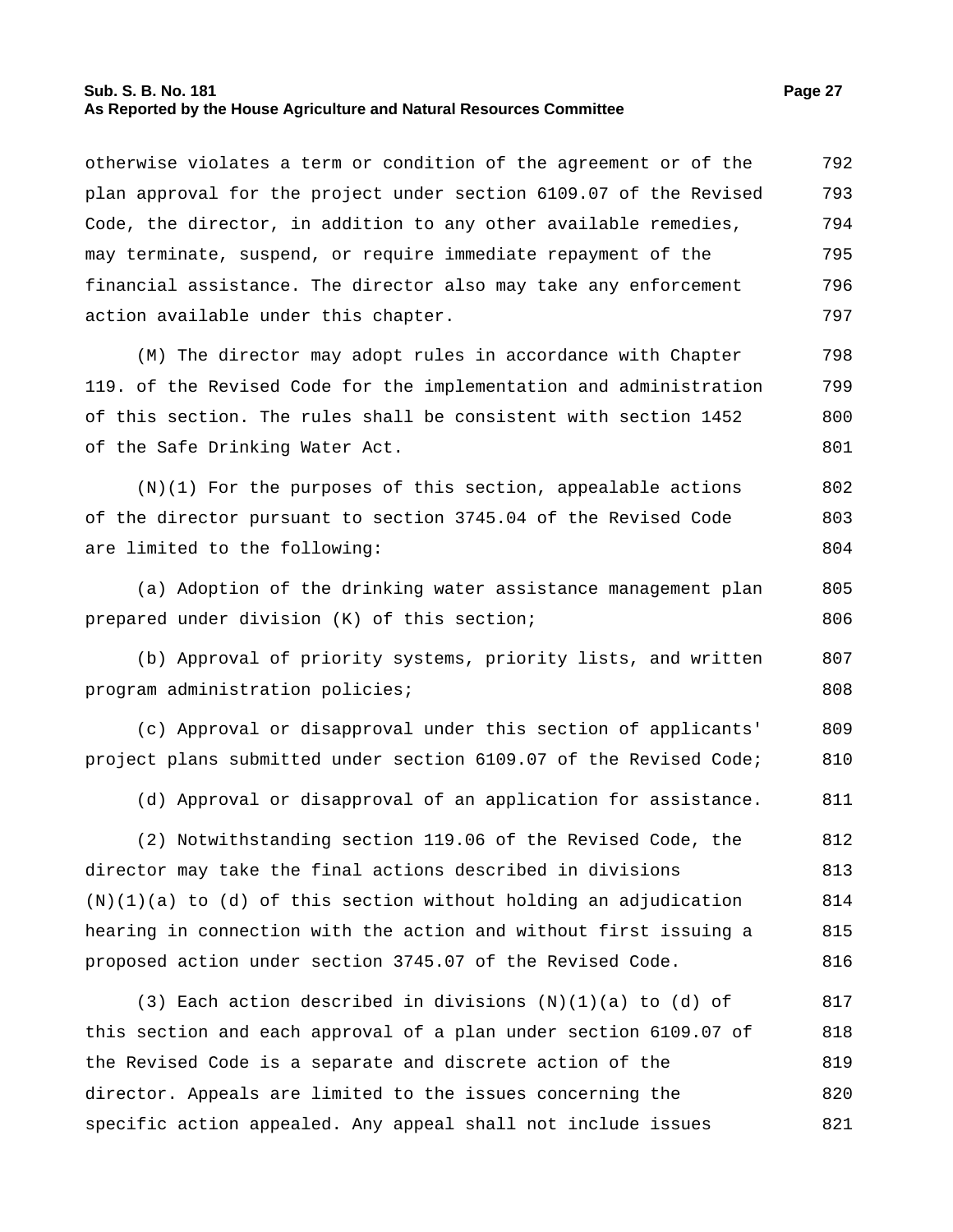#### **Sub. S. B. No. 181 Page 28 As Reported by the House Agriculture and Natural Resources Committee**

determined under the scope of any prior action. 822

(O) The failure or inability of a public water system to obtain assistance under this section does not alter the obligation of the public water system to comply with all applicable requirements of this chapter and rules adopted under it. 823 824 825 826

**Sec. 6111.036.** (A) There is hereby created the water pollution control loan fund to provide financial, technical, and administrative assistance for the following purposes: 827 828 829

(1) Construction of publicly owned wastewater treatment works, as "construction" and "treatment works" are defined in section 212 of the "Federal Water Pollution Control Act," by municipal corporations, other political subdivisions, and interstate agencies having territory in this state; 830 831 832 833 834

(2) Implementation of nonpoint source pollution management programs under section 319 of that act; 835 836

(3) Development and implementation of estuary conservation and management programs under section 320 of that act. 837 838

To the extent they are otherwise allowable as determined by the director of environmental protection, the purposes identified under division (A) of this section are intended to include activities benefiting the waters of the state that are authorized under Chapter 3746. of the Revised Code. 839 840 841 842 843

The fund shall be administered by the director consistent with the "Federal Water Pollution Control Act"; regulations adopted under it, including, without limitation, regulations establishing public participation requirements applicable to the providing of financial assistance; this section; and rules adopted under division (O) of this section. 844 845 846 847 848 849

Moneys in the water pollution control loan fund shall be separate and apart from and not a part of the state treasury or of 850 851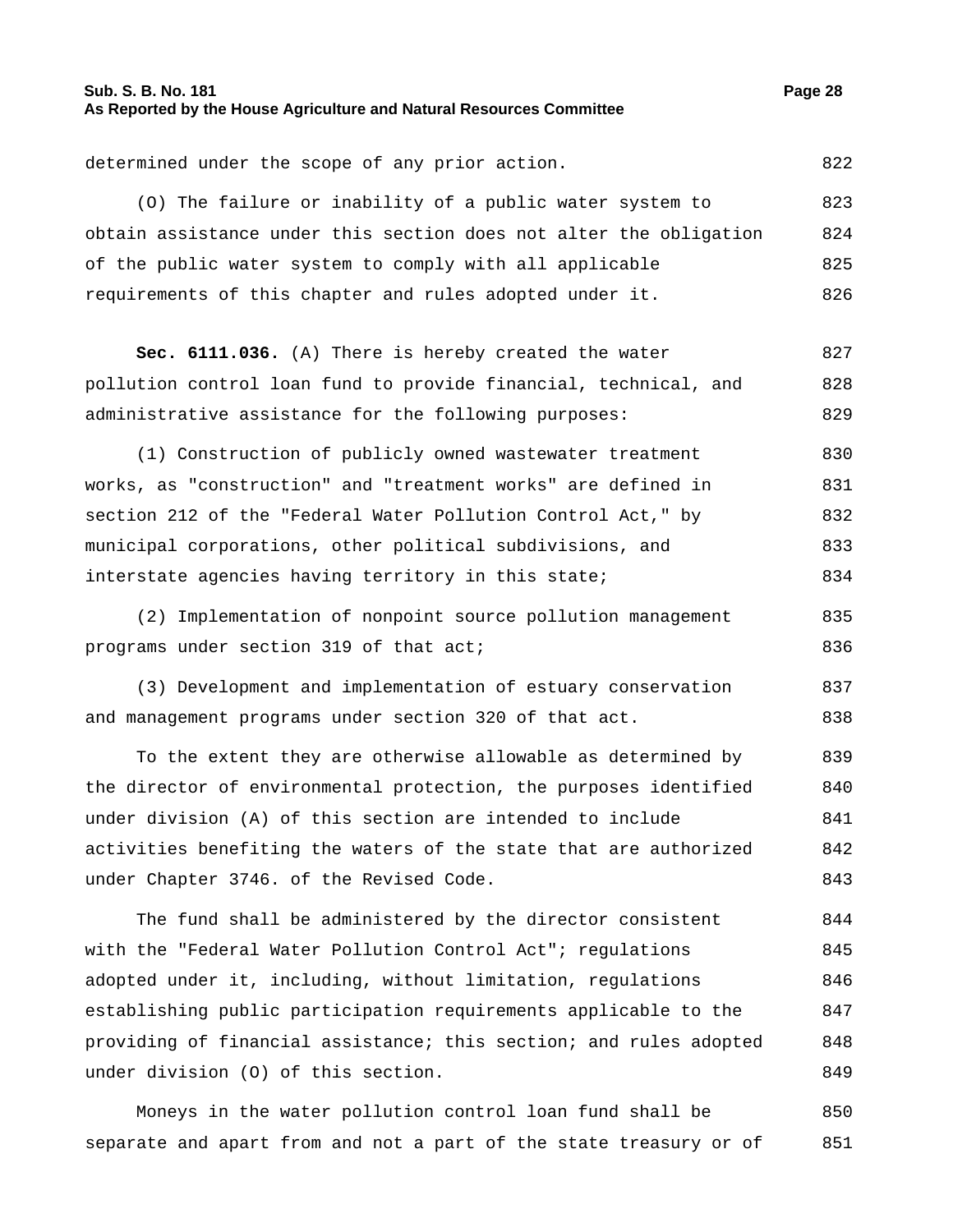#### **Sub. S. B. No. 181 Page 29 As Reported by the House Agriculture and Natural Resources Committee**

the other funds of the Ohio water development authority. Subject to the terms of the agreements provided for in divisions (B), (C), (D), and (F) of this section, moneys in the fund shall be held in trust by the Ohio water development authority for the purposes of this section, shall be kept in the same manner that funds of the authority are kept under section 6121.11 of the Revised Code, and may be invested in the same manner that funds of the authority are invested under section 6121.12 of the Revised Code. No withdrawals or disbursements shall be made from the water pollution control loan fund without the written authorization of the director or his the director's designated representative. The manner of authorization for any withdrawals or disbursements from the fund to be made by the authority shall be established in the agreements authorized under division (C) of this section. 852 853 854 855 856 857 858 859 860 861 862 863 864 865

(B) The director may enter into agreements to receive and assign moneys credited or to be credited to the water pollution control loan fund. The director may reserve capitalization grant moneys allotted to the state under sections  $601$  and  $604(c)(2)$  of the "Federal Water Pollution Control Act" for the other purposes authorized for the use of capitalization grant moneys under sections  $603(d)(7)$  and  $604(b)$  of that act. 866 867 868 869 870 871 872

(C) The director shall ensure that fiscal controls are established for prudent administration of the water pollution control loan fund. For that purpose, the director and the Ohio water development authority shall enter into any necessary and appropriate agreements under which the authority may perform or provide any of the following: 873 874 875 876 877 878

(1) Fiscal controls and accounting procedures governing fund balances, receipts, and disbursements; 879 880

(2) Administration of loan accounts; 881

(3) Maintaining, managing, and investing moneys in the fund. 882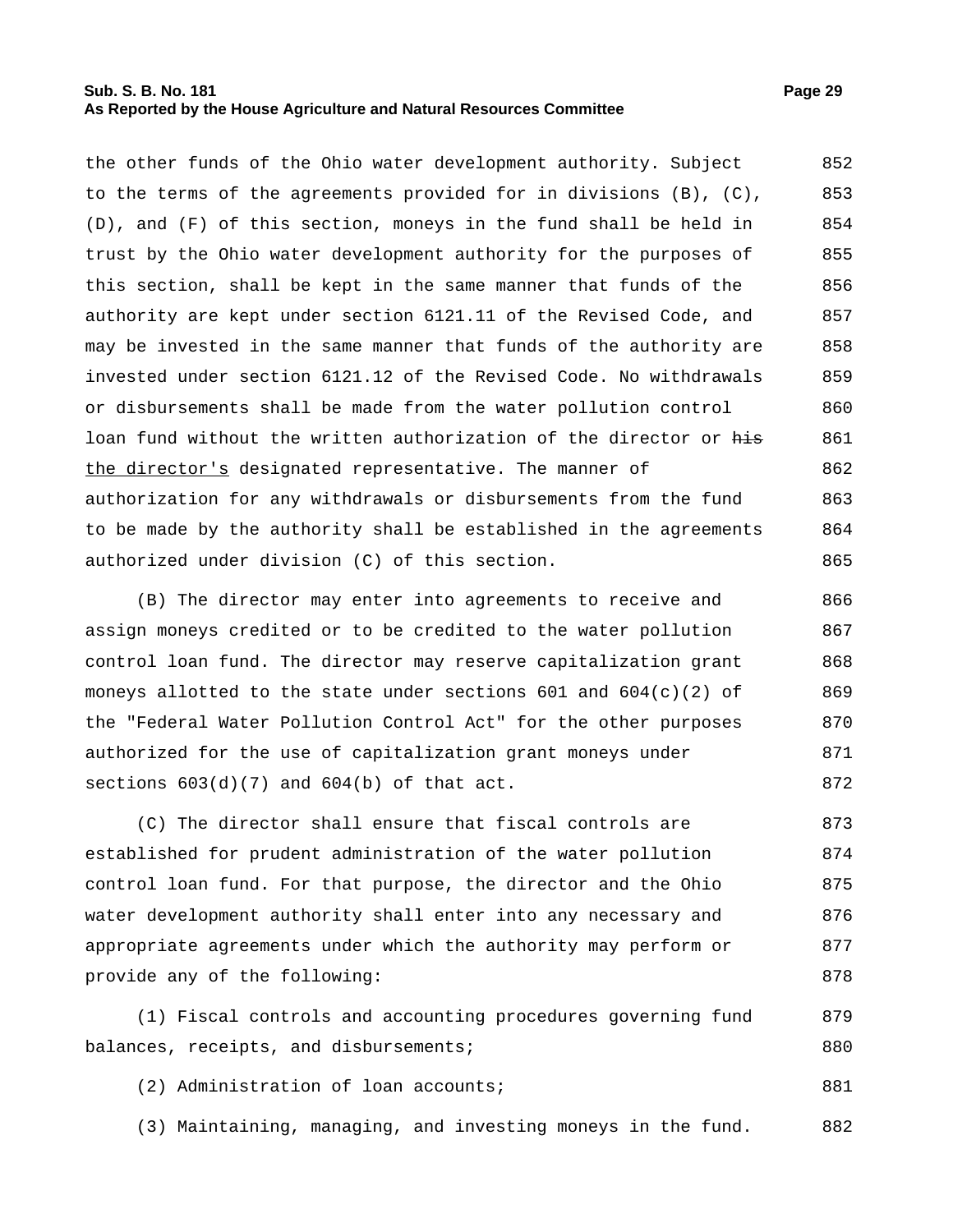#### **Sub. S. B. No. 181 Page 30 As Reported by the House Agriculture and Natural Resources Committee**

Any agreement entered into under this division shall provide for the payment of reasonable fees to the Ohio water development authority for any services it performs under the agreement and may provide for reasonable fees for the assistance of financial or accounting advisors. Payments of any such fees to the authority may be made from the water pollution control loan fund to the extent authorized by division (H)(7) of this section or from the water pollution control loan administrative fund created in division (E) of this section. The authority may enter into loan agreements with the director and recipients of financial assistance from the fund as provided in this section. 883 884 885 886 887 888 889 890 891 892 893

(D) The water pollution control loan fund shall consist of the moneys credited to it from all capitalization grants received under sections 601 and  $604(c)(2)$  of the "Federal Water Pollution Control Act," all moneys received as capitalization grants under section 205(m) of that act, all matching moneys credited to the fund arising from nonfederal sources, all payments of principal and interest for loans made from the fund, and all investment earnings on moneys held in the fund. On or before the date on which a quarterly capitalization grant payment will be received under that act, matching moneys equal to at least twenty per cent of the quarterly capitalization grant payment shall be credited to the fund. The Ohio water development authority may make moneys available to the director for the purpose of providing the matching moneys required by this division, subject to such terms as the director and the authority consider appropriate, and may pledge moneys that are held by the authority to secure the payment of bonds or notes issued by the authority to provide those matching moneys. The authority may make moneys available to the director for that purpose from any funds now or hereafter available to the authority from any source, including, without limitation, the proceeds of bonds or notes heretofore or hereafter issued by the authority under Chapter 6121. of the Revised Code. 894 895 896 897 898 899 900 901 902 903 904 905 906 907 908 909 910 911 912 913 914 915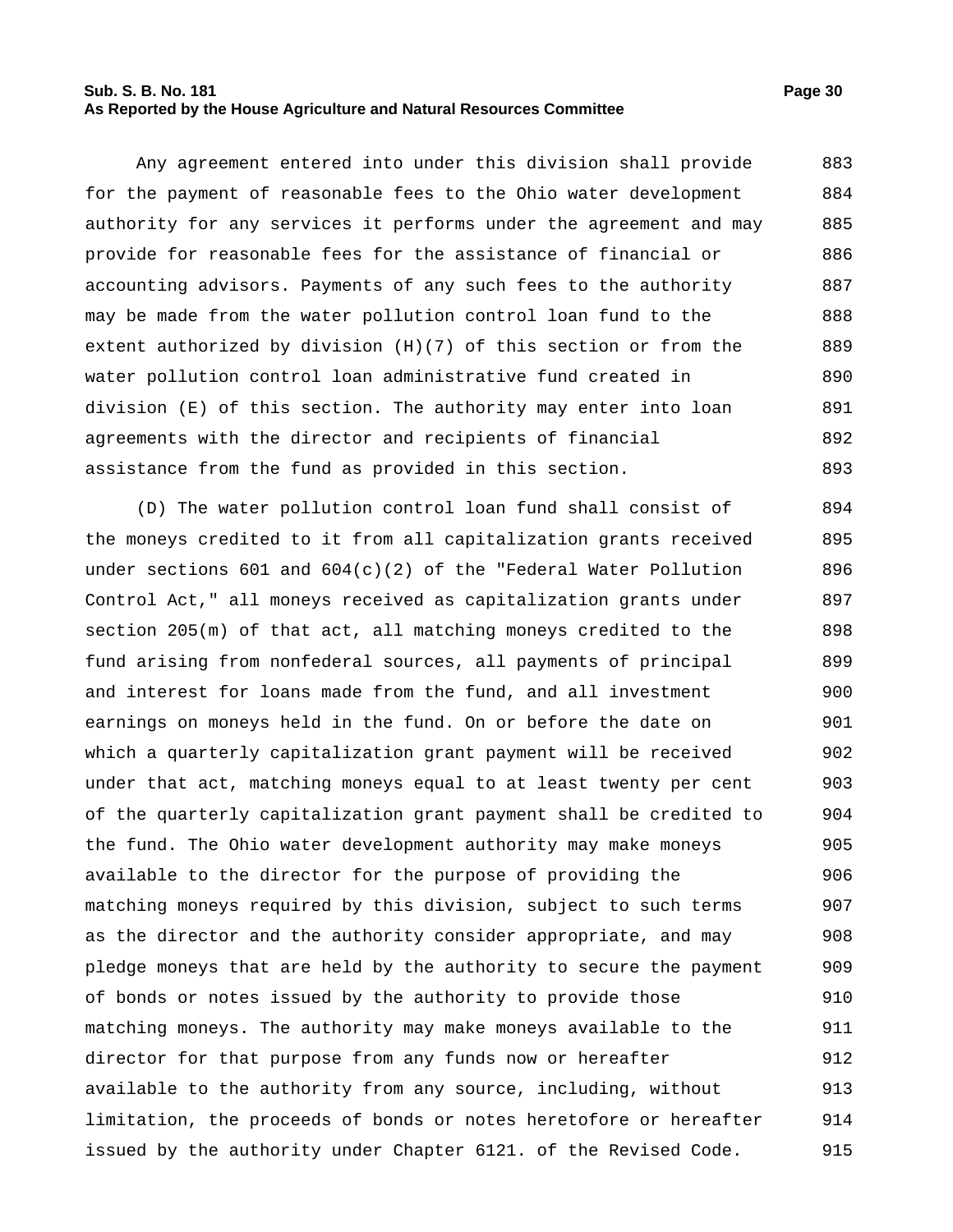#### **Sub. S. B. No. 181 Page 31 As Reported by the House Agriculture and Natural Resources Committee**

Matching moneys made available to the director by the authority from the proceeds of any such bonds or notes shall be made available subject to the terms of the trust agreements relating to the bonds or notes. Any such matching moneys shall be made available to the director pursuant to a written agreement between the director and the authority that contains such terms as the director and the authority consider appropriate, including, without limitation, a provision providing for repayment to the authority of those matching moneys from moneys deposited in the water pollution control loan fund, including, without limitation, the proceeds of bonds or notes issued by the authority for the benefit of the fund and payments of principal and interest on loans made from the fund, or from any other sources now or hereafter available to the director for the repayment of those matching moneys. 916 917 918 919 920 921 922 923 924 925 926 927 928 929 930

(E) All moneys credited to the water pollution control loan fund, all interest earned on moneys in the fund, and all payments of principal and interest for loans made from the fund shall be dedicated in perpetuity and used and reused solely for the purposes set forth in division (A) of this section, except as otherwise provided in division (D) or (F) of this section. The director may establish and collect fees to be paid by recipients of financial assistance under this section, and all moneys arising from the fees shall be credited to the water pollution control loan administrative fund, which is hereby created in the state treasury, and shall be used to defray the costs of administering this section. 931 932 933 934 935 936 937 938 939 940 941 942

(F) The director and the Ohio water development authority shall enter into trust agreements to enable the authority to issue and refund bonds or notes for the sole benefit of the water pollution control loan fund, including, without limitation, the raising of the matching moneys required by division (D) of this 943 944 945 946 947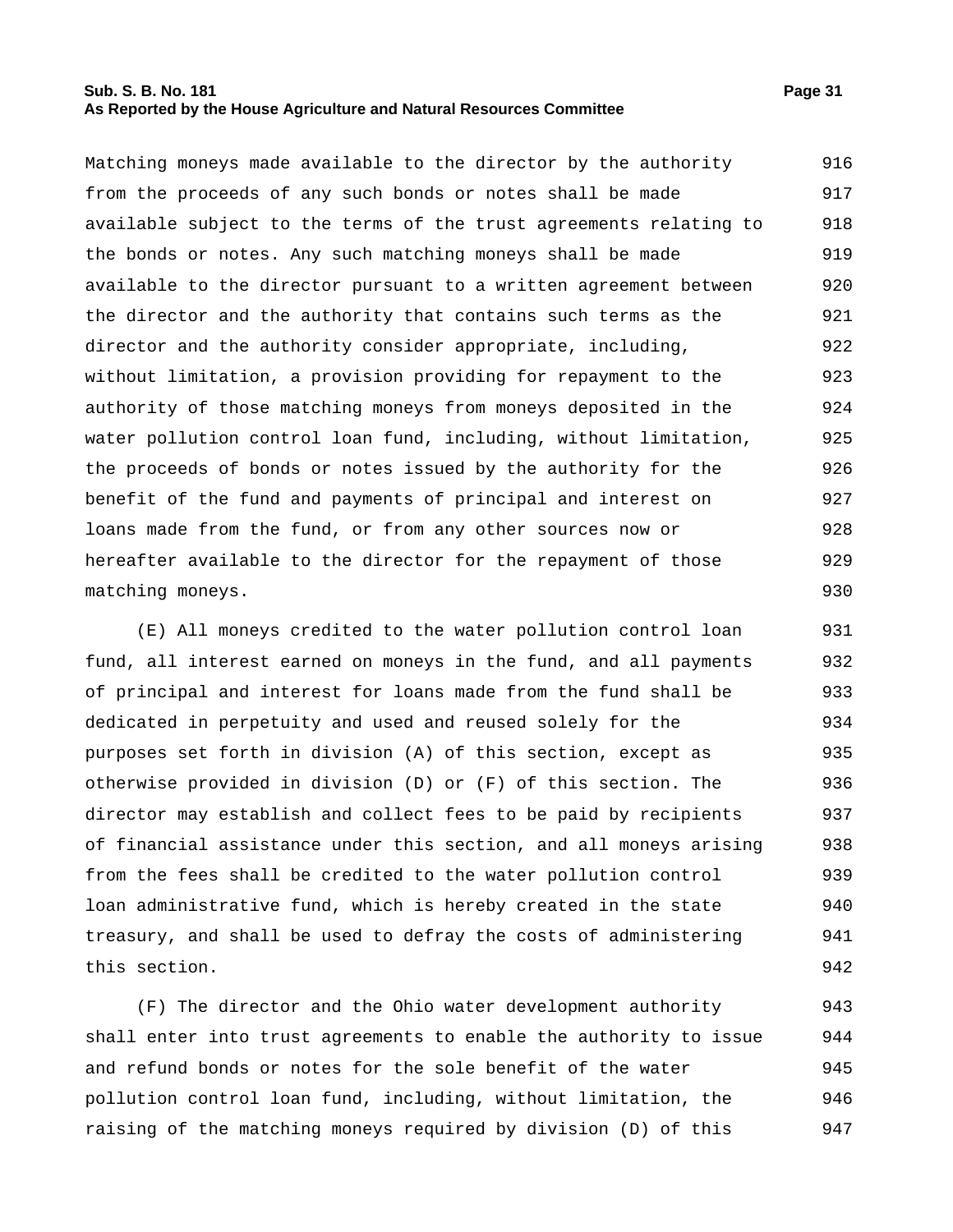#### **Sub. S. B. No. 181 Page 32 As Reported by the House Agriculture and Natural Resources Committee**

section. These agreements may authorize the pledge of moneys accruing to the fund from payments of principal and interest on loans made from the fund adequate to secure bonds or notes, the proceeds of which bonds or notes shall be for the sole benefit of the water pollution control loan fund. The agreements may contain such terms as the director and the authority consider reasonable and proper for the security of the bondholders or noteholders. 948 949 950 951 952 953 954

(G) The director shall enter into binding commitments to provide financial assistance from the water pollution control loan fund in an amount equal to one hundred twenty per cent of the amount of each capitalization grant payment received, within one year after receiving each such grant payment. The director shall provide the financial assistance in compliance with this section and rules adopted under division (O) of this section. The director shall ensure that all moneys credited to the fund are disbursed in an expeditious and timely manner. During the second year of operation of the water pollution control loan program, the director also shall ensure that not less than twenty-five per cent of the financial assistance provided under this section during that year is provided for the purpose of division  $(H)(2)$  of this section for the purchase or refinancing of debt obligations incurred after March 7, 1985, but not later than July 1, 1988, except that if the amount of money reserved during the second year of operation of the program for the purchase or refinancing of those debt obligations exceeds the amount required for the projects that are eligible to receive financial assistance for that purpose, the director shall distribute the excess moneys in accordance with the current priority system and list prepared under division (I) of this section to provide financial assistance for projects that otherwise would not receive assistance in that year. 955 956 957 958 959 960 961 962 963 964 965 966 967 968 969 970 971 972 973 974 975 976 977 978

(H) Moneys credited to the water pollution control loan fund 979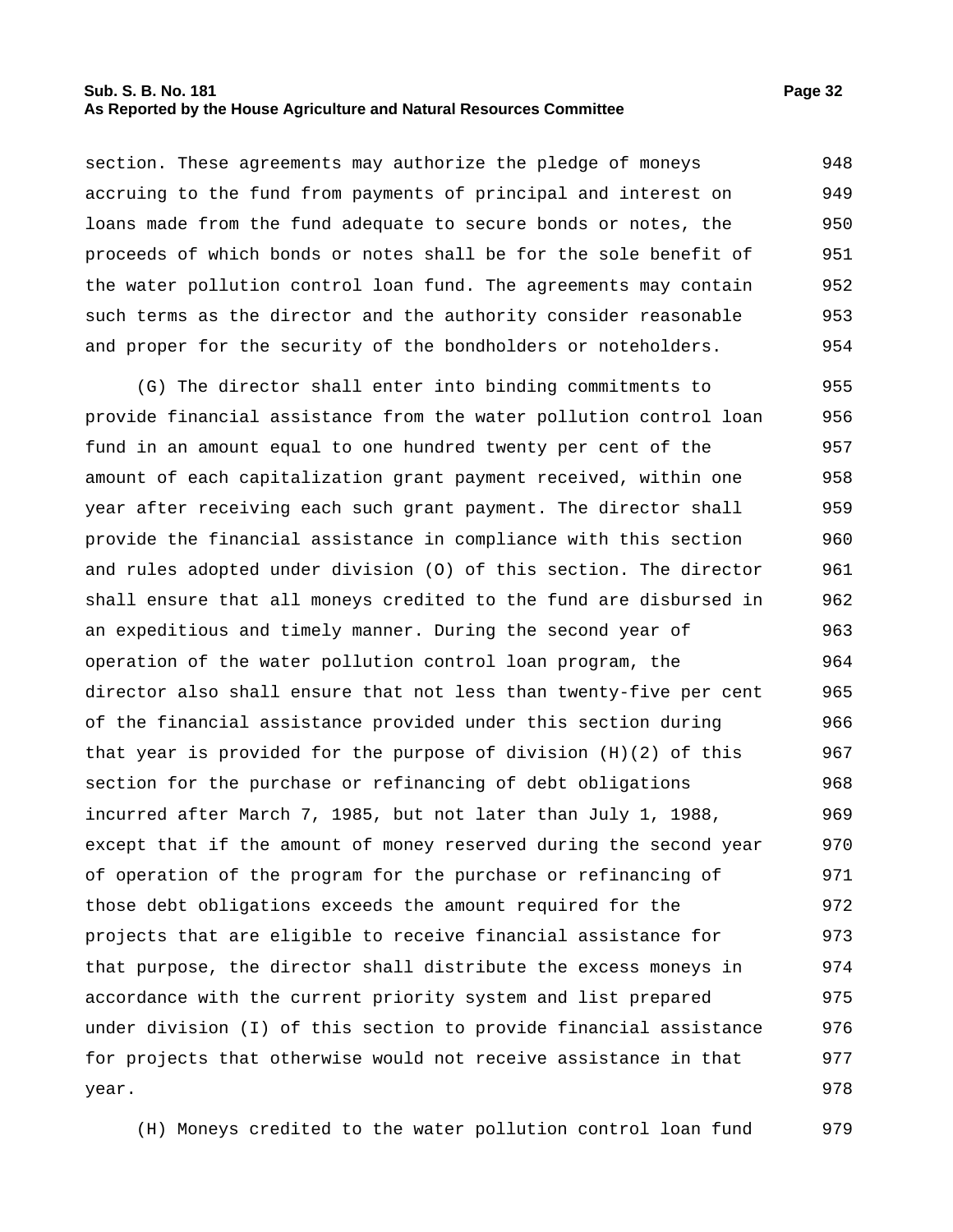#### **Sub. S. B. No. 181 Page 33 As Reported by the House Agriculture and Natural Resources Committee**

shall be used only for the following purposes: 980

(1) To make loans, subject to all of the following conditions: 981 982

(a) The loans are made at or below market rates of interest, including, without limitation, interest free loans; 983 984

(b) Periodic payments of principal and interest shall commence not later than one year after completion of the project, and all loans shall be fully amortized not later than twenty years after project completion; 985 986 987 988

(c) Each recipient of a loan shall establish a dedicated source of revenue for repayment of the loan; 989 990

(d) All payments of principal and interest on the loans shall be credited to the fund, except as otherwise provided in division (D) or (F) of this section. 991 992 993

(2) To purchase or refinance at or below market rates of interest debt obligations incurred after March 7, 1985, by municipal corporations, other political subdivisions, and interstate agencies having territory in the state; 994 995 996 997

(3) To guarantee or purchase insurance for debt obligations of municipal corporations, other political subdivisions, and interstate agencies having territory within the state when the guarantee or insurance would improve the borrower's access to credit markets or would reduce the interest rate paid on those obligations; 998 999 1000 1001 1002 1003

(4) As a source of revenue or security for the payment of principal and interest on general obligation or revenue bonds or notes issued by this state if the proceeds of the sale of the bonds or notes will be deposited in the fund; 1004 1005 1006 1007

(5) To provide loan guarantees for revolving loan funds established by municipal corporations and other political 1008 1009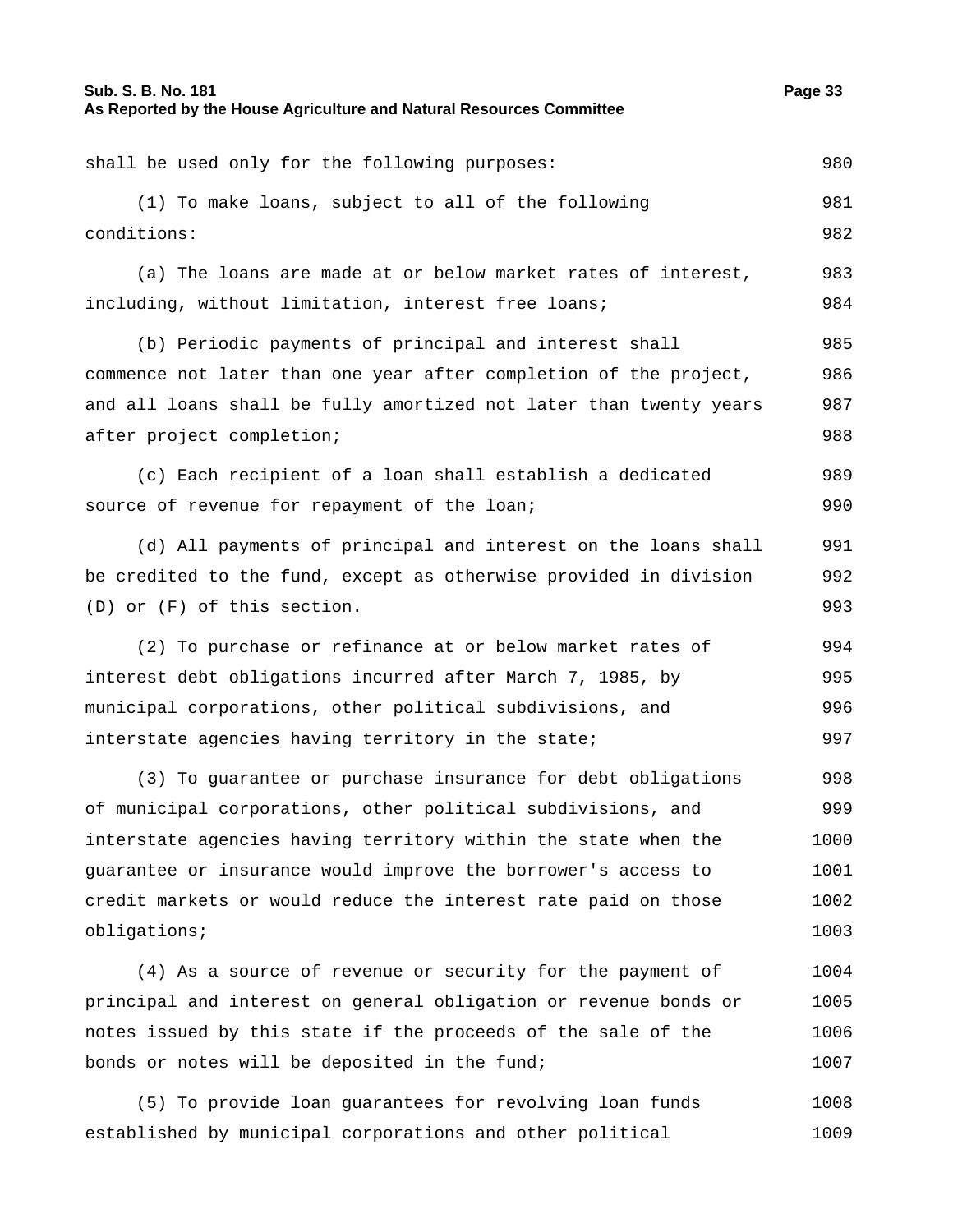#### **Sub. S. B. No. 181 Page 34 As Reported by the House Agriculture and Natural Resources Committee**

subdivisions that are similar to the water pollution control loan fund; 1010 1011

(6) To earn interest on moneys credited to the fund; 1012

(7) To pay the reasonable costs of administering the fund and this section, except that cumulative expenditures from the fund for administrative costs shall not at any time exceed four per cent of the total amount of the capitalization grants receivedi 1013 1014 1015 1016

(8) To provide assistance in any manner or for any purpose that is consistent with Title VI of the Federal Water Pollution Control Act or with any other federal law related to the use of federal funds administered under Title VI of the Federal Water Pollution Control Act. 1017 1018 1019 1020 1021

(I) The director periodically shall prepare in accordance with rules adopted under division (O) of this section a state priority system and list ranking assistance proposals principally on the basis of their relative water quality and public health benefits and the financial need of the applicants for assistance. Assistance for proposed activities from the water pollution control loan fund shall be limited to those activities appearing on that priority list and shall be awarded based upon their priority sequence on the list and the applicants' readiness to proceed with their proposed activities. The director annually shall prepare and circulate for public review and comment a plan that defines the goals and intended uses of the fund, as required by section 606(c) of the "Federal Water Pollution Control Act." 1022 1023 1024 1025 1026 1027 1028 1029 1030 1031 1032 1033 1034

(J) Financial assistance from the water pollution control loan fund first shall be used to ensure maintenance of progress, as determined by the governor, toward compliance with enforceable deadlines, goals, and requirements under the "Federal Water Pollution Control Act" that are pertinent to the purposes of the fund set forth in divisions  $(A)(1)$  to  $(3)$  of this section, 1035 1036 1037 1038 1039 1040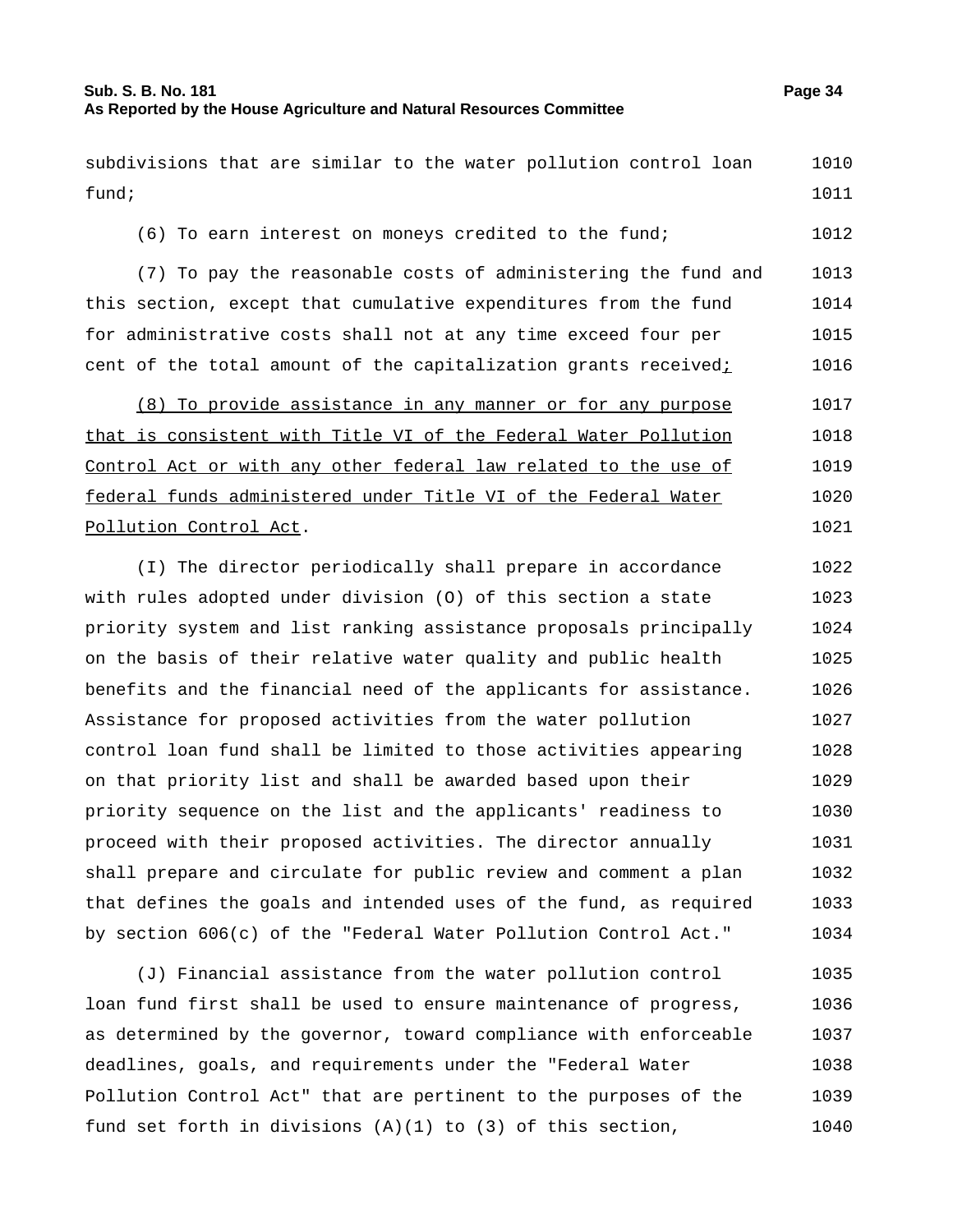#### **Sub. S. B. No. 181 Page 35 As Reported by the House Agriculture and Natural Resources Committee**

| including, without limitation, the municipal compliance deadline   | 1041 |
|--------------------------------------------------------------------|------|
| under that act.                                                    | 1042 |
| (K) The director may provide financial assistance from the         | 1043 |
| water pollution control loan fund for a publicly owned treatment   | 1044 |
| works project only after determining that:                         | 1045 |
| (1) Sewerage systems tributary to the treatment works are not      | 1046 |
| subject to excessive infiltration and inflow;                      | 1047 |
| (2) The applicant for financial assistance has the legal,          | 1048 |
| institutional, managerial, and financial capability to construct,  | 1049 |
| operate, and maintain its publicly owned treatment works;          | 1050 |
| (3) The applicant will implement a financial management plan       | 1051 |
| that includes, without limitation, provisions for satisfactory     | 1052 |
| repayment of the financial assistance, a proportional user charge  | 1053 |
| system to pay the operation, maintenance, and replacement expenses | 1054 |
| of the project, and, if appropriate in the director's judgment, an | 1055 |
| adequate capital improvements fund;                                | 1056 |
| (4) The proposed disposal system of which the project is a         | 1057 |

part is economically and nonmonetarily cost-effective, based upon an evaluation of feasible alternatives that meet the waste water treatment needs of the planning area in which the proposed project is located; 1058 1059 1060 1061

(5) Based upon the environmental review conducted by the director under division (L) of this section, there are no significant adverse environmental effects resulting from the proposed disposal system and the system has been selected from among environmentally sound alternatives; 1062 1063 1064 1065 1066

(6) Public participation has occurred during the process of planning the project in compliance with applicable requirements under the "Federal Water Pollution Control Act"; 1067 1068 1069

(7) The applicant has submitted a facilities plan for the 1070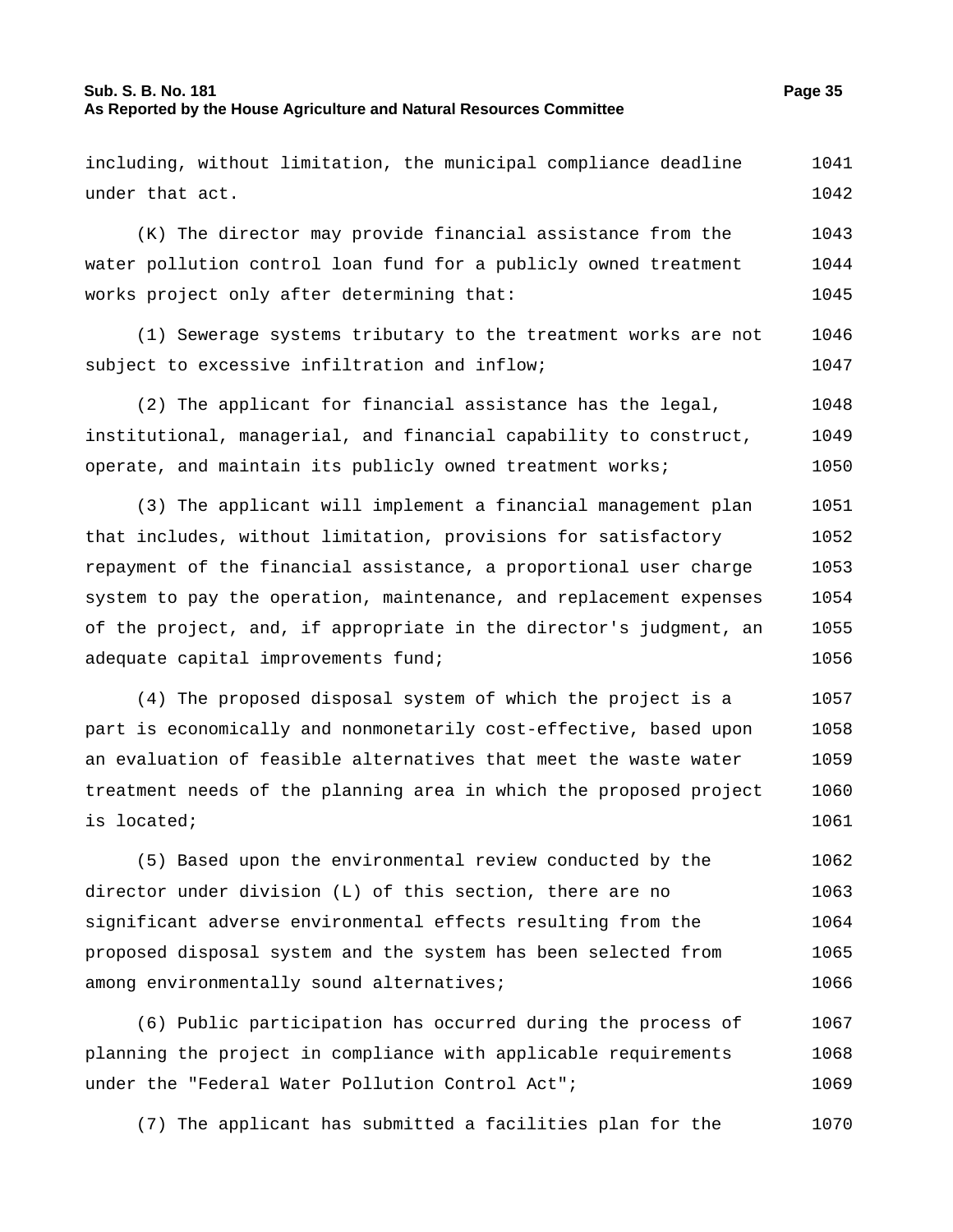#### **Sub. S. B. No. 181 Page 36 As Reported by the House Agriculture and Natural Resources Committee**

project that meets the applicable program requirements and that has been approved by the director; 1071 1072

(8) The application meets the requirements of this section and rules adopted under division (O) of this section and is consistent with the intent of Title VI of the "Federal Water Pollution Control Act" and regulations adopted under it; 1073 1074 1075 1076

(9) The application meets such other requirements as the director considers necessary or appropriate to protect the environment or ensure the financial integrity of the fund while implementing this section. 1077 1078 1079 1080

(L) The director shall perform and document for public review an independent, comprehensive environmental review of the assistance proposal for each activity receiving financial assistance under this section. The review shall serve as the basis for the determinations to be made under division  $(K)(5)$  or  $(0)(4)$ of this section, as applicable, and may include, without limitation, an environmental assessment, any necessary supplemental studies, and an enforceable mitigation plan. The director may establish environmental impact mitigation terms or conditions for the implementation of an assistance proposal, including, without limitation, the installation or modification of a disposal system, in his the director's approval of the plans for the installation or modification as authorized by section 6111.44 of the Revised Code or through other legally enforceable means. The review shall be conducted in accordance with applicable rules adopted under division (O) of this section. 1081 1082 1083 1084 1085 1086 1087 1088 1089 1090 1091 1092 1093 1094 1095 1096

(M) The director, consistent with this section and applicable rules adopted under division (O) of this section, may enter into any agreement with an applicant that is necessary or appropriate to provide assistance from the water pollution control loan fund. Based upon his the director's review of an assistance proposal, including, without limitation, approval for the project under 1097 1098 1099 1100 1101 1102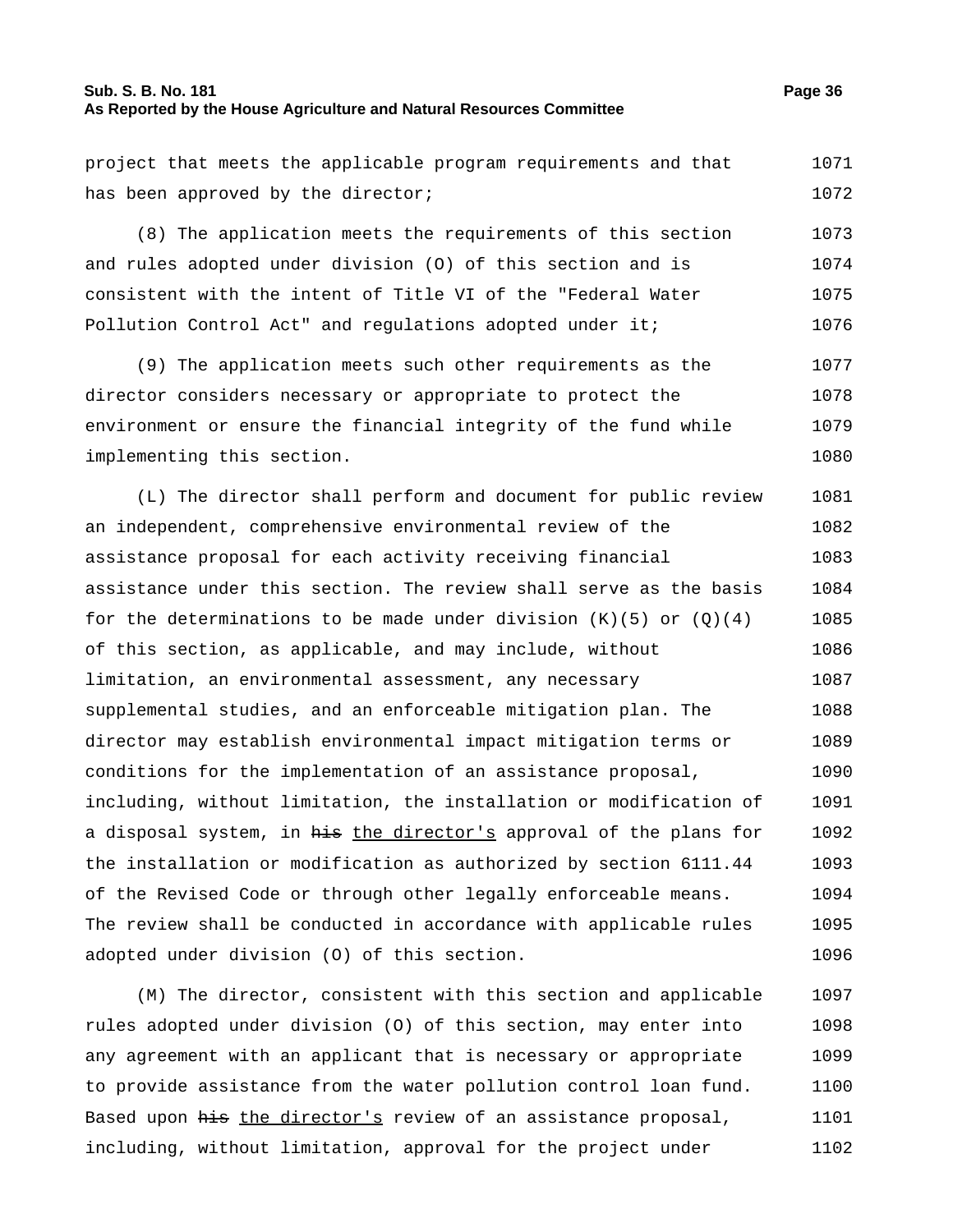#### **Sub. S. B. No. 181 Page 37 As Reported by the House Agriculture and Natural Resources Committee**

section 6111.44 of the Revised Code, the environmental review conducted under division (L) of this section, and the other requirements of this section and rules adopted under it, the director may establish in the agreement terms and conditions of the assistance to be offered to an applicant. In addition to any other available remedies, the director may terminate, suspend, or require immediate repayment of financial assistance provided under this section to, or take any other enforcement action available under this chapter against, a recipient of financial assistance under this section who defaults on any payment required in the agreement for financial assistance or otherwise violates a term or condition of the agreement or of the plan approval for the project under section 6111.44 of the Revised Code. 1103 1104 1105 1106 1107 1108 1109 1110 1111 1112 1113 1114 1115

(N) Based upon the director's judgment as to the financial need of the applicant and as to what constitutes the most effective allocation of funds to achieve statewide water pollution control objectives, the director may establish the terms, conditions, and amount of financial assistance to be offered to an applicant from the water pollution control loan fund. The director, to the extent consistent with the water quality improvement priorities reflected in the current priority system and list prepared under division (I) of this section and with the long-term financial integrity of the fund, shall ensure each year that financial assistance in an amount equal to the cost of the assistance proposals of applicants having a high level of economic need that are on the current priority list and for which funding is available in that year is made available from the fund to those applicants at an interest rate that is lower than that offered to other applicants for financial assistance from the fund for assistance proposals that are on the current priority list and for which funding is available in that year. 1116 1117 1118 1119 1120 1121 1122 1123 1124 1125 1126 1127 1128 1129 1130 1131 1132 1133

The director shall determine the economic need of applicants 1134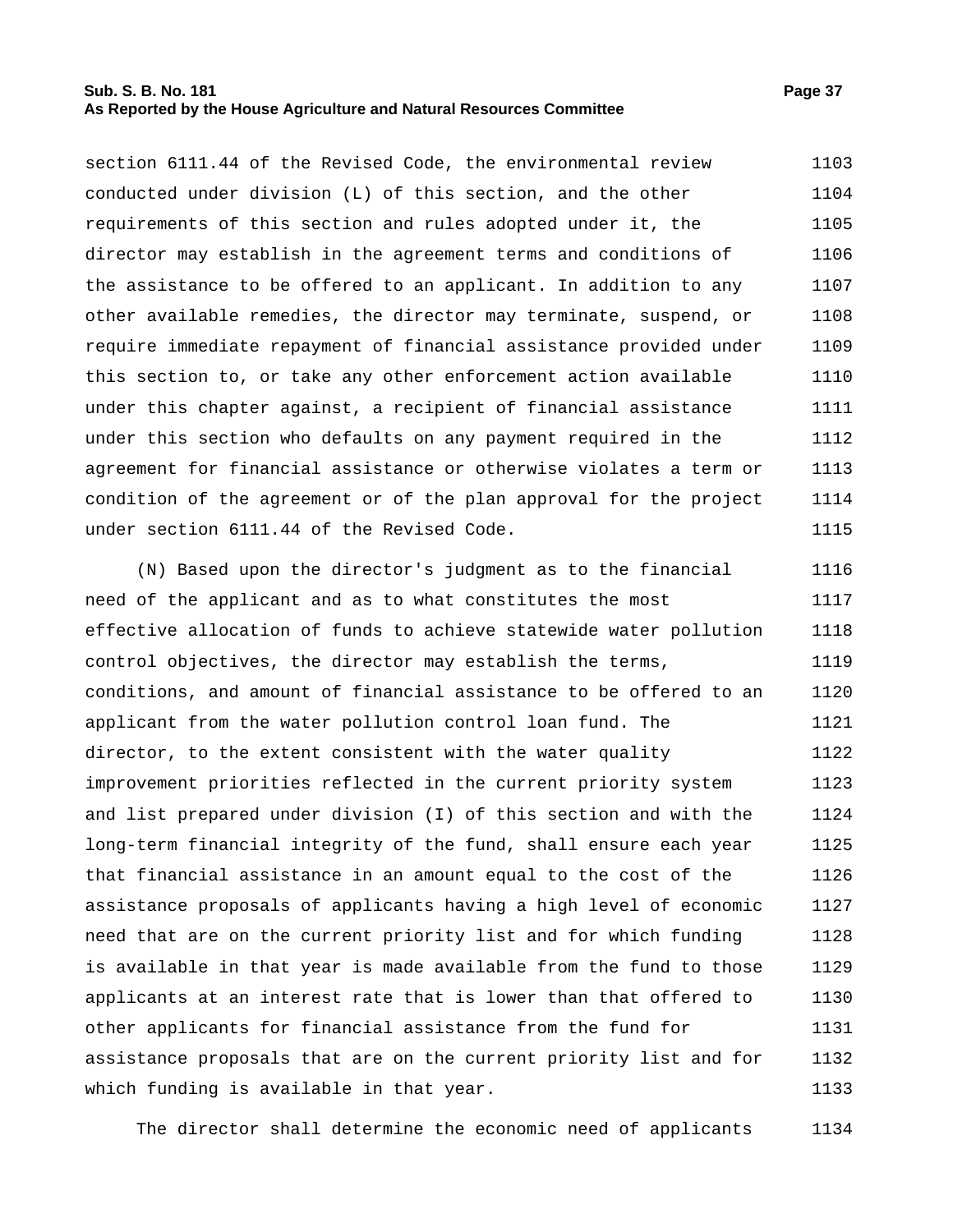#### **Sub. S. B. No. 181 Page 38 As Reported by the House Agriculture and Natural Resources Committee**

for financial assistance in accordance with uniform criteria established in rules adopted under division (O) of this section. 1135 1136

(O) The director may adopt rules in accordance with Chapter 119. of the Revised Code for the implementation and administration of this section and section 6111.037 of the Revised Code. Any such rules governing the planning, design, and construction of water pollution control projects, establishing an environmental review process, establishing requirements for the preparation of environmental impact reports and mitigation plans, governing the establishment of priority systems for providing financial assistance under this section and section 6111.037 of the Revised Code, and governing the terms and conditions of assistance, shall be consistent with the intent of Titles II and VI and sections 319 and 320 of the "Federal Water Pollution Control Act." The rules governing the establishment of priority systems for financial assistance and governing terms and conditions of assistance shall provide for the most effective allocation of moneys from the water pollution control loan fund to achieve water quality and public health objectives throughout the state as determined by the director. 1137 1138 1139 1140 1141 1142 1143 1144 1145 1146 1147 1148 1149 1150 1151 1152 1153 1154

(P)(1) For the purpose of this section, appealable actions of the director pursuant to section 3745.04 of the Revised Code are limited to the following: 1155 1156 1157

(a) Approval of draft priority systems, draft priority lists, and draft written program administration policies; 1158 1159

(b) Approval or disapproval of project facility plans under division (K)(7) of this section; 1160 1161

(c) Approval or disapproval of plans and specifications for a project under section 6111.44 of the Revised Code and issuance of a permit to install in connection with a project pursuant to rules adopted under section 6111.03 of the Revised Code; 1162 1163 1164 1165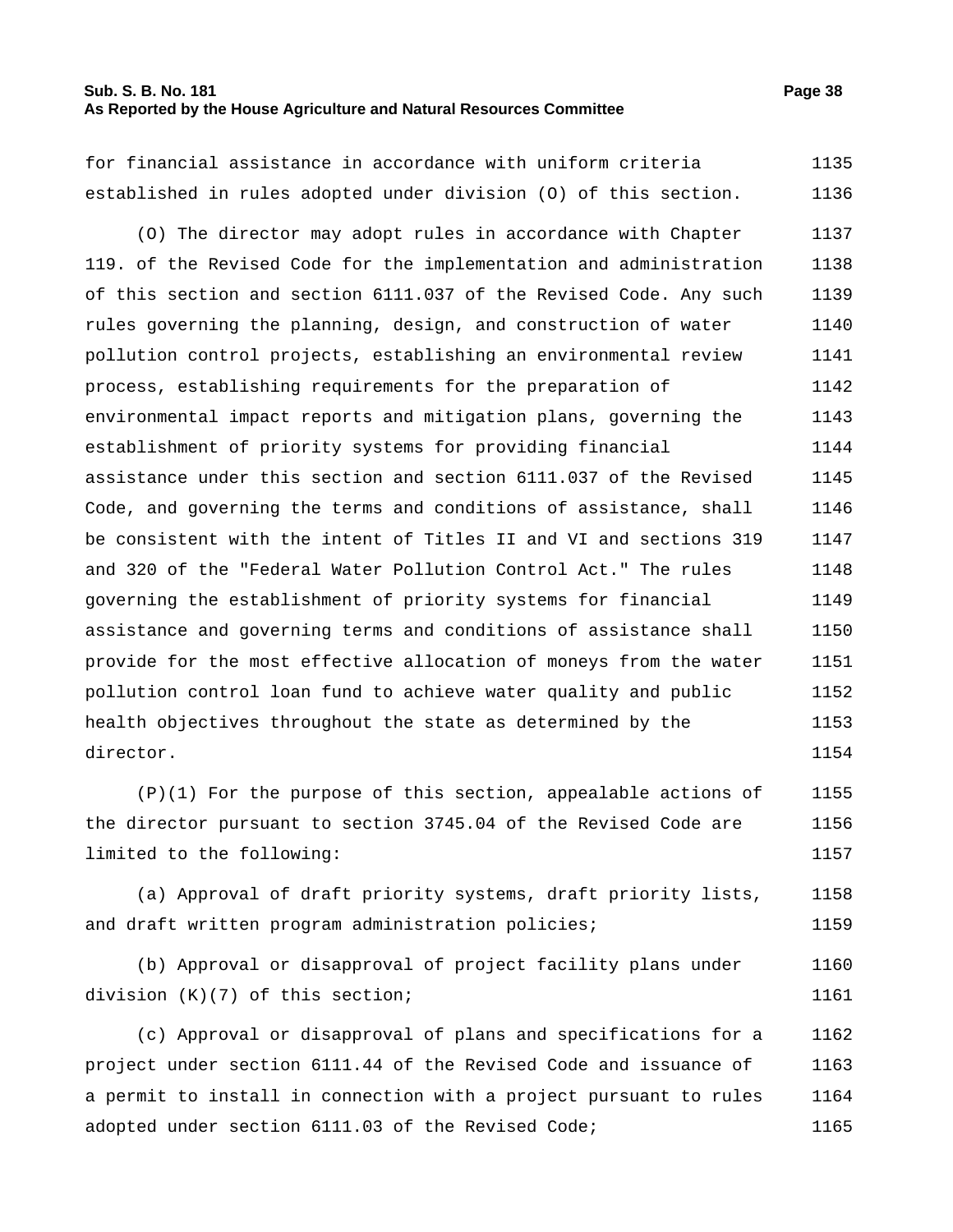#### **Sub. S. B. No. 181 Page 39 As Reported by the House Agriculture and Natural Resources Committee**

(d) Approval or disapproval of an application for assistance. 1166

(2) Notwithstanding section 119.06 of the Revised Code, the director may take final action described in division  $(P)(1)(a)$ , (b), (c), or (d) of this section without holding an adjudication hearing in connection with the action and without first issuing a proposed action under section 3745.07 of the Revised Code. 1167 1168 1169 1170 1171

(3) Each action described in divisions  $(P)(1)(a)$ ,  $(b)$ ,  $(c)$ , and (d) of this section is a separate and discrete action of the director. Appeals of any such action are limited to the issues concerning the specific action appealed, and the appeal shall not include issues determined under the scope of any prior action. 1172 1173 1174 1175 1176

(Q) The director may provide financial assistance for the implementation of a nonpoint source management program activity only after determining all of the following: 1177 1178 1179

(1) The activity is consistent with the state's nonpoint source management program; 1180 1181

(2) The applicant has the legal, institutional, managerial, and financial capability to implement, operate, and maintain the activity; 1182 1183 1184

(3) The cost of the activity is reasonable considering monetary and nonmonetary factors; 1185 1186

(4) Based on the environmental review conducted by the director under division (L) of this section, the activity will not result in significant adverse environmental impacts; 1187 1188 1189

(5) The application meets the requirements of this section and rules adopted under division (O) of this section and is consistent with the intent of Title VI of the "Federal Water Pollution Control Act" and regulations adopted under it; 1190 1191 1192 1193

(6) The applicant will implement a financial management plan, including, without limitation, provisions for satisfactory 1194 1195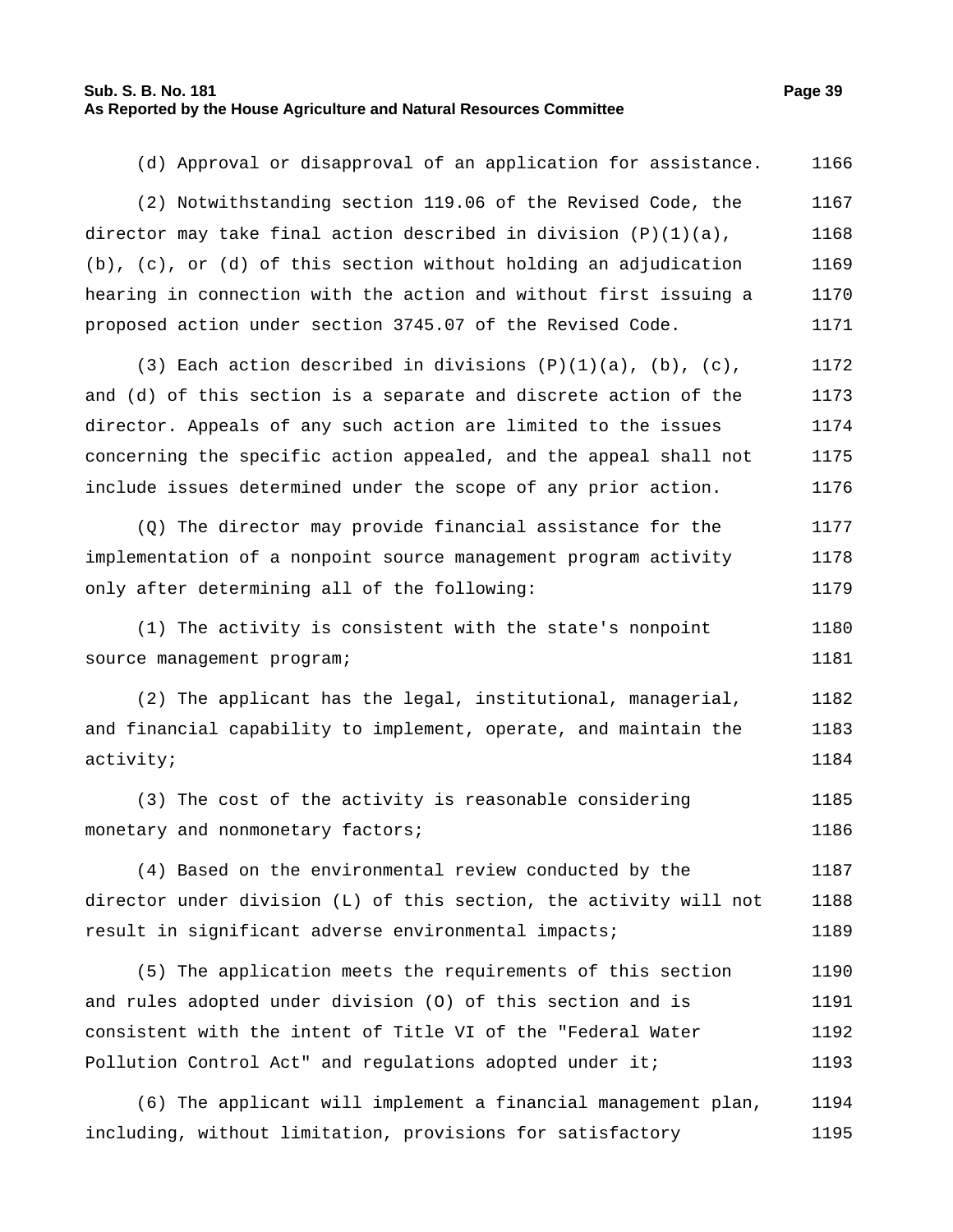#### **Sub. S. B. No. 181 Page 40 As Reported by the House Agriculture and Natural Resources Committee**

repayment of the financial assistance; the state of the financial assistance; the state of the state of the state of the state of the state of the state of the state of the state of the state of the state of the state of t

(7) The application meets such other requirements as the director considers necessary or appropriate to protect the environment and ensure the financial integrity of the fund while implementing this section. 1197 1198 1199 1200

(R) As used in this section, "Federal Water Pollution Control Act" means the "Federal Water Pollution Control Act Amendments of 1972," 86 Stat. 886, 33 U.S.C.A. 1251, as amended by the "Clean Water Act of 1977," 91 Stat. 1566, 33 U.S.C.A. 1251, the "Act of October 21, 1980," 94 Stat. 2360, 33 U.S.C.A. 1254, the "Municipal Wastewater Treatment Construction Grant Amendments of 1981," 95 Stat. 1623, 33 U.S.C.A. 1281, and the "Water Quality Act of 1987," 101 Stat. 7, 33 U.S.C.A. 1251. 1201 1202 1203 1204 1205 1206 1207 1208

**Section 2.** That existing sections 1501.04, 1517.23, 4928.01, 6109.22, and 6111.036 of the Revised Code are hereby repealed. 1209 1210

**Section 3.** (A) Beginning July 1, 2010, and ending January 1, 2012, the Director of Budget and Management, upon the request of the Director of Natural Resources, shall transfer an amount not to exceed \$1.2 million from the Natural Areas and Preserves Fund created in section 1517.11 of the Revised Code (Fund 5220) to the Departmental Projects Fund (Fund 1550) for the purpose of paying the salaries of permanent employees of the Division of Natural Areas and Preserves through January 1, 2012. If such an amount is so transferred, the Director of Natural Resources, not later than March 1, 2011, shall submit to the Speaker of the House of Representatives and the President of the Senate a detailed report of expenditures from the Departmental Projects Fund (Fund 1550) for payment of salaries of permanent employees of the Division of Natural Areas and Preserves. 1211 1212 1213 1214 1215 1216 1217 1218 1219 1220 1221 1222 1223 1224

(B) If an amount is transferred pursuant to division (A) of 1225